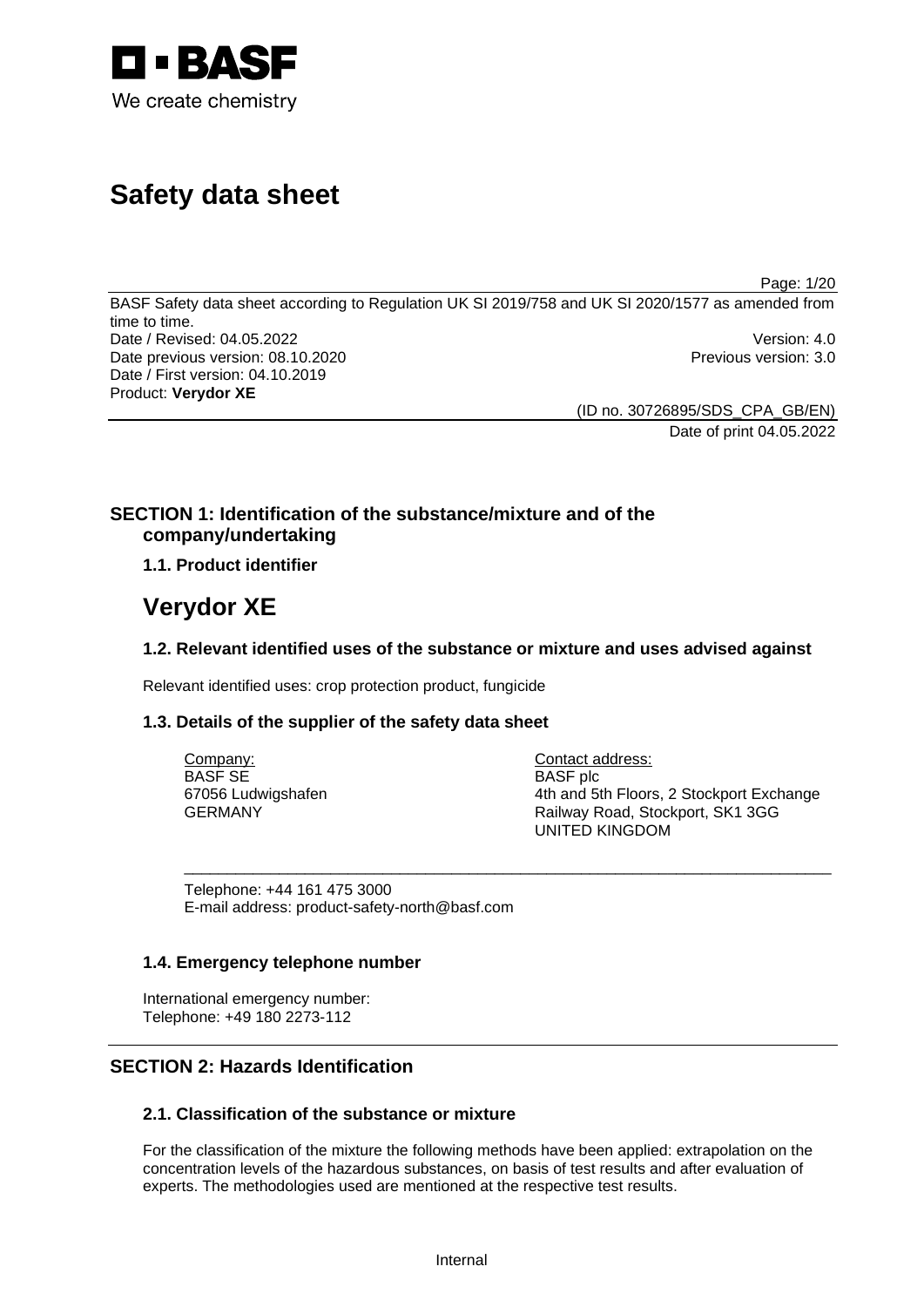Page: 2/20 BASF Safety data sheet according to Regulation UK SI 2019/758 and UK SI 2020/1577 as amended from time to time. Date / Revised: 04.05.2022 Version: 4.0 Date previous version: 08.10.2020 **Previous version: 3.0** Previous version: 3.0 Date / First version: 04.10.2019 Product: **Verydor XE** 

> (ID no. 30726895/SDS\_CPA\_GB/EN) Date of print 04.05.2022

## According to GB-CLP Regulations UK SI 2019/720 and UK SI 2020/1567

Acute Tox. 4 (oral) Skin Corr./Irrit. 2 Skin Sens. 1 Eye Dam./Irrit. 1 Acute Tox. 4 (Inhalation - mist) STOT SE 3 Repr. Additional category for effects on or via lactation. Aquatic Chronic 2

For the classifications not written out in full in this section the full text can be found in section 16.

# **2.2. Label elements**

Globally Harmonized System (GHS) in accordance with UK regulations.

Pictogram:



Signal Word: **Danger** 

| <b>Hazard Statement:</b> |                                                                                              |
|--------------------------|----------------------------------------------------------------------------------------------|
| H302                     | Harmful if swallowed.                                                                        |
| H <sub>315</sub>         | Causes skin irritation.                                                                      |
| H <sub>317</sub>         | May cause an allergic skin reaction.                                                         |
| H318                     | Causes serious eye damage.                                                                   |
| H332                     | Harmful if inhaled.                                                                          |
| H <sub>335</sub>         | May cause respiratory irritation.                                                            |
| H362                     | May cause harm to breast-fed children.                                                       |
| H411                     | Toxic to aquatic life with long lasting effects.                                             |
| <b>EUH401</b>            | To avoid risks to human health and the environment, comply with the<br>instructions for use. |
|                          |                                                                                              |

Precautionary Statement:

| P <sub>101</sub> | If medical advice is needed, have product container or label at hand. |
|------------------|-----------------------------------------------------------------------|
| P <sub>102</sub> | Keep out of reach of children.                                        |

P103 Read carefully and follow all instructions.

Precautionary Statements (Prevention):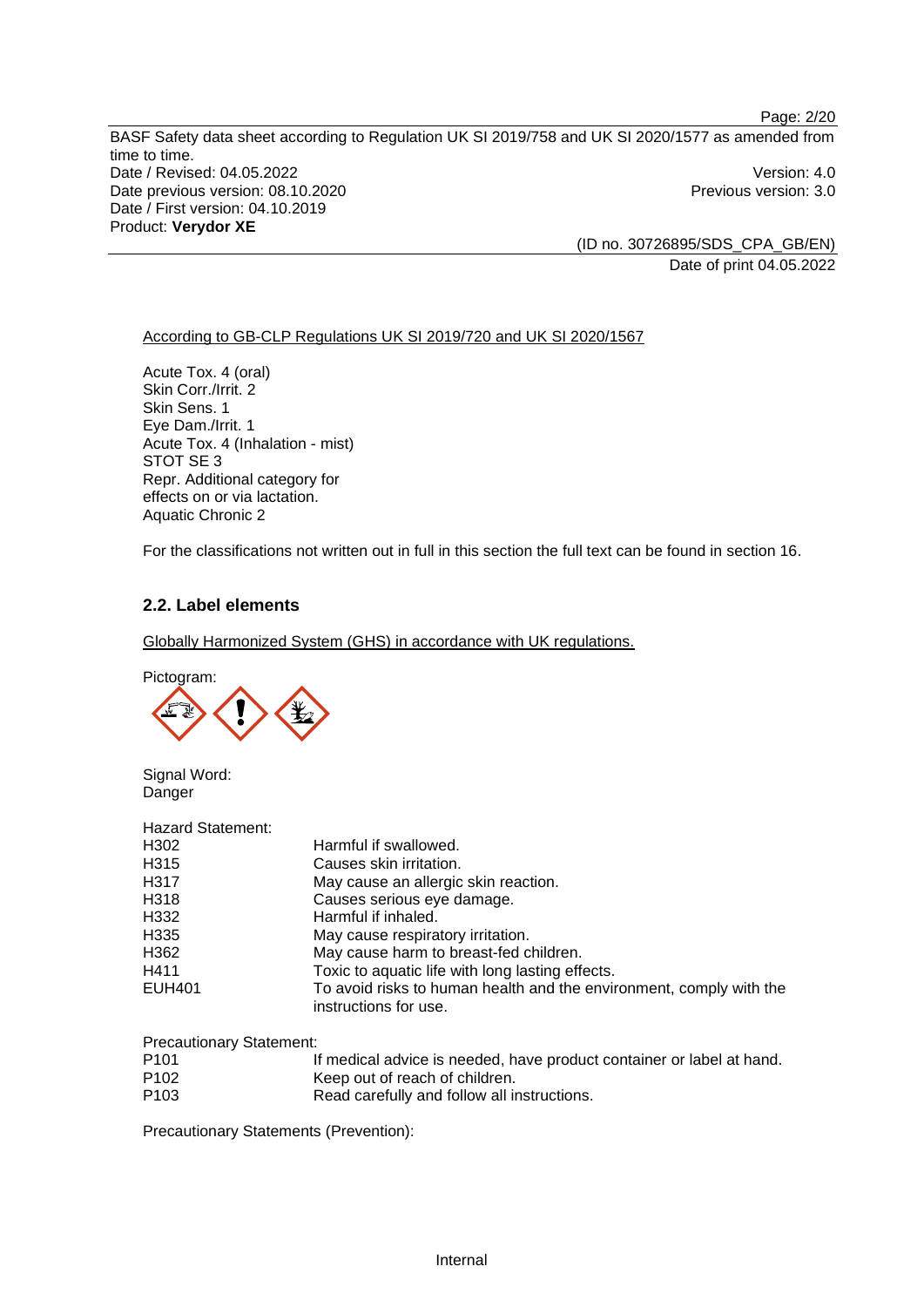Page: 3/20

BASF Safety data sheet according to Regulation UK SI 2019/758 and UK SI 2020/1577 as amended from time to time. Date / Revised: 04.05.2022 Version: 4.0 Date previous version: 08.10.2020 **Previous version: 3.0** Previous version: 3.0 Date / First version: 04.10.2019 Product: **Verydor XE** 

(ID no. 30726895/SDS\_CPA\_GB/EN) Date of print 04.05.2022

| P <sub>201</sub>                             | Obtain special instructions before use.                                                                                             |
|----------------------------------------------|-------------------------------------------------------------------------------------------------------------------------------------|
| P260                                         | Do not breathe mist/spray.                                                                                                          |
| P <sub>263</sub>                             | Avoid contact during pregnancy and while nursing.                                                                                   |
| P264                                         | Wash contaminated body parts thoroughly after handling.                                                                             |
| P270                                         | Do not eat, drink or smoke when using this product.                                                                                 |
| P271                                         | Use only outdoors or in a well-ventilated area.                                                                                     |
| P272                                         | Contaminated work clothing should not be allowed out of the workplace.                                                              |
| P273                                         | Avoid release to the environment.                                                                                                   |
| P280                                         | Wear protective gloves/clothing/eye protection.                                                                                     |
| Precautionary Statements (Response):         |                                                                                                                                     |
| $P304 + P340$                                | IF INHALED: Remove person to fresh air and keep comfortable for<br>breathing.                                                       |
| $P305 + P351 + P338$                         | IF IN EYES: Rinse cautiously with water for several minutes. Remove<br>contact lenses, if present and easy to do. Continue rinsing. |
| $P308 + P311$                                | IF exposed or concerned: Call a POISON CENTER or physician.                                                                         |
| P310                                         | Immediately call a POISON CENTER or physician.                                                                                      |
| P330                                         | Rinse mouth                                                                                                                         |
| $P333 + P313$                                | If skin irritation or rash occurs: Get medical attention.                                                                           |
| P362 + P364                                  | Take off contaminated clothing and wash it before reuse.                                                                            |
| P391                                         | Collect spillage.                                                                                                                   |
| Precautionary Statements (Storage):          |                                                                                                                                     |
| P403 + P233                                  | Store in a well-ventilated place. Keep container tightly closed.                                                                    |
| P405                                         | Store locked up.                                                                                                                    |
| Precautionary Statements (Disposal):         |                                                                                                                                     |
| P <sub>501</sub>                             | Dispose of contents/container to a licensed hazardous-waste disposal                                                                |
|                                              | contractor or collection site except for empty clean containers which can<br>be disposed of as non-hazardous waste.                 |
|                                              |                                                                                                                                     |
| $I$ obeling of anogial proporations $(CHON)$ |                                                                                                                                     |

Labeling of special preparations (GHS): May produce an allergic reaction.

## According to GB-CLP Regulations UK SI 2019/720 and UK SI 2020/1567

Hazard determining component(s) for labelling: 1H-Pyrazole-4-carboxamide, 3-(difluoromethyl)-1 methyl-N-(3',4',5'-trifluoro[1,1'-biphenyl]-2-yl)-; Fluxapyroxad, 1H-1,2,4-Triazole-1-ethanol, α-[4-(4chlorophenoxy)-2-(trifluoromethyl)phenyl]-α-methyl-, N,N-Dimethyldecan-1-amide, 2-Propenoic acid, 2-methyl-, polymer with tert-Bu acrylate, Me methacrylate, polyethylene glycol methacrylate C16-18 alkyl ethers and vinylpyrrolidone, tert-Bu 2-ethylhexaneperoxoate-initiated, compds. with 2-amino-2 methyl-1-propanol

# **2.3. Other hazards**

According to GB-CLP Regulations UK SI 2019/720 and UK SI 2020/1567

See section 12 - Results of PBT and vPvB assessment.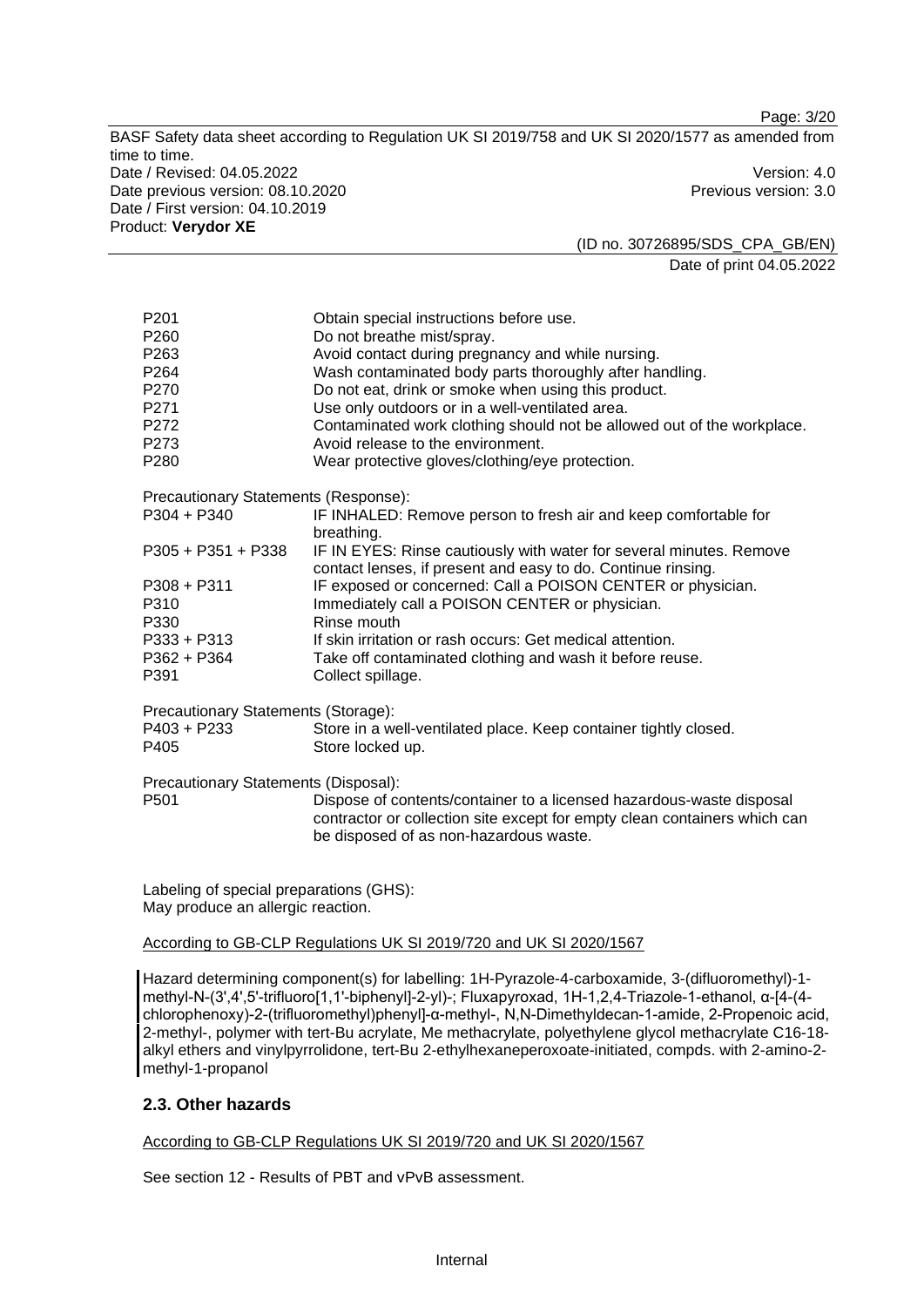Page: 4/20 BASF Safety data sheet according to Regulation UK SI 2019/758 and UK SI 2020/1577 as amended from time to time. Date / Revised: 04.05.2022 Version: 4.0 Date previous version: 08.10.2020 **Previous version: 3.0** Previous version: 3.0 Date / First version: 04.10.2019 Product: **Verydor XE** 

> (ID no. 30726895/SDS\_CPA\_GB/EN) Date of print 04.05.2022

If applicable information is provided in this section on other hazards which do not result in classification but which may contribute to the overall hazards of the substance or mixture.

# **SECTION 3: Composition/Information on Ingredients**

## **3.1. Substances**

Not applicable

## **3.2. Mixtures**

Chemical nature

crop protection product, fungicide, Emulsifiable concentrate (EC)

Hazardous ingredients (GHS) According to GB-CLP Regulations UK SI 2019/720 and UK SI 2020/1567

1H-1,2,4-Triazole-1-ethanol, α-[4-(4-chlorophenoxy)-2-(trifluoromethyl)phenyl]-α-methyl-

Content (W/W): 9.86 % CAS Number: 1417782-03-6 Skin Sens. 1 Aquatic Acute 1 Aquatic Chronic 1 M-factor acute: 1 M-factor chronic: 1 H317, H400, H410

1H-Pyrazole-4-carboxamide, 3-(difluoromethyl)-1-methyl-N-(3',4',5'-trifluoro[1,1'-biphenyl]-2-yl)-; Fluxapyroxad

Content (W/W): 5.18 % CAS Number: 907204-31-3

Repr. Add. cat. lact. Aquatic Acute 1 Aquatic Chronic 1 M-factor acute: 1 M-factor chronic: 1 H362, H400, H410

N,N-Dimethyldecan-1-amide

Content (W/W): < 25 % CAS Number: 14433-76-2 EC-Number: 238-405-1 REACH registration number: 01- 2119485027-36

Skin Corr./Irrit. 2 Eye Dam./Irrit. 2 STOT SE 3 (irr. to respiratory syst.) Aquatic Chronic 3 H319, H315, H335, H412

N,N-Dimethyloctanamide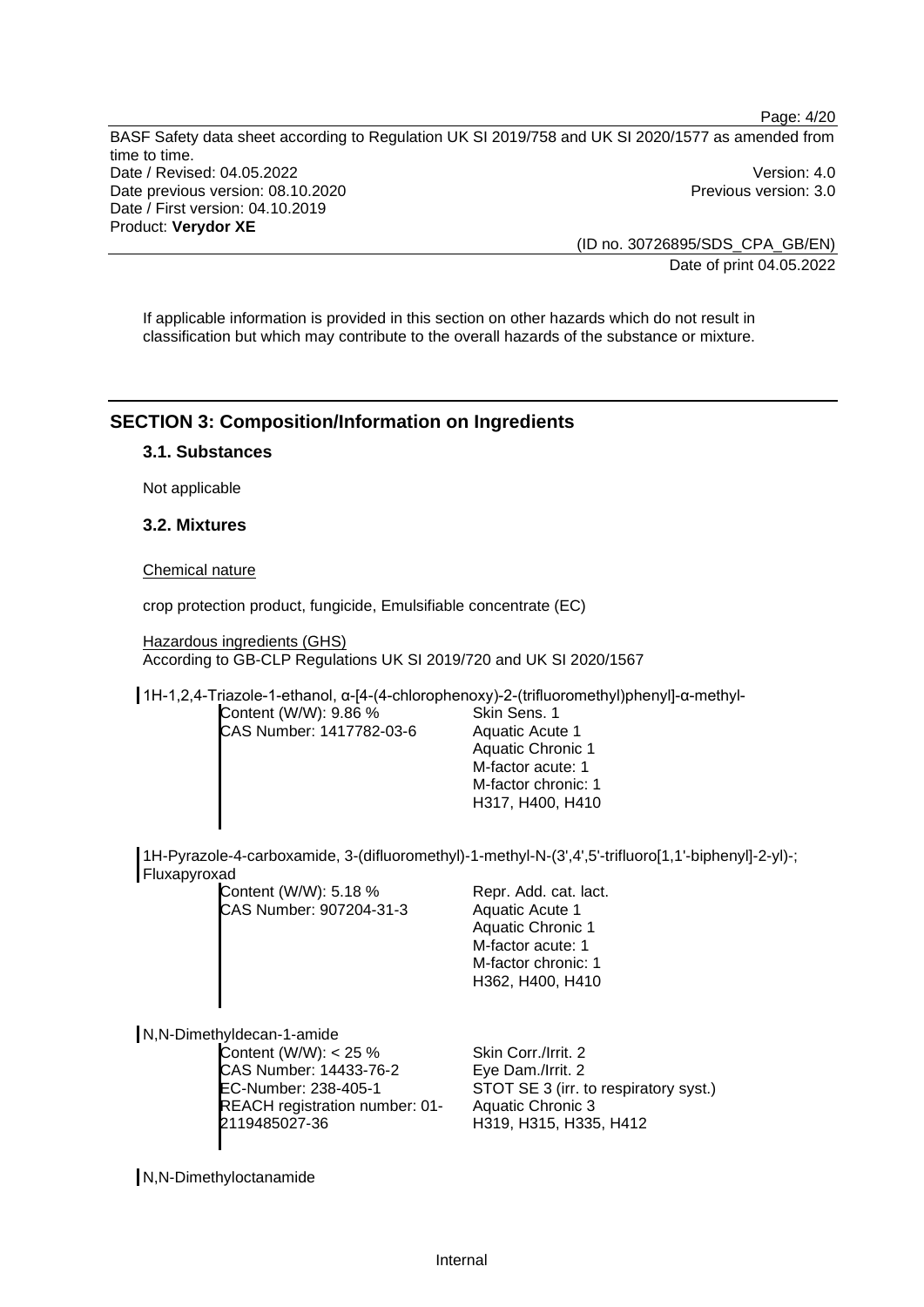Page: 5/20 BASF Safety data sheet according to Regulation UK SI 2019/758 and UK SI 2020/1577 as amended from time to time. Date / Revised: 04.05.2022 Version: 4.0 Date previous version: 08.10.2020 **Previous version: 3.0** Previous version: 3.0 Date / First version: 04.10.2019 Product: **Verydor XE**  (ID no. 30726895/SDS\_CPA\_GB/EN) Date of print 04.05.2022 Content (W/W): < 20 % CAS Number: 1118-92-9 EC-Number: 214-272-5 REACH registration number: 01- 2119974106-36 Skin Corr./Irrit. 2 Eye Dam./Irrit. 1 STOT SE 3 (irr. to respiratory syst.) H318, H315, H335 2-Propenoic acid, 2-methyl-, polymer with tert-Bu acrylate, Me methacrylate, polyethylene glycol methacrylate C16-18-alkyl ethers and vinylpyrrolidone, tert-Bu 2-ethylhexaneperoxoate-initiated, compds. with 2-amino-2-methyl-1-propanol Content (W/W):  $<$  15 % CAS Number: 1515872-09-9 Eye Dam./Irrit. 1 Skin Sens. 1 H318, H317 Hydrocarbons, C10-C13, aromatics, < 1% naphthalen Content (W/W): < 10 % REACH registration number: 01- 2119451097-39 Asp. Tox. 1 Aquatic Chronic 2 H304, H411 EUH066 acetophenone Content (W/W): < 10 % CAS Number: 98-86-2 EC-Number: 202-708-7 REACH registration number: 01- 2119533169-37 INDEX-Number: 606-042-00-1 Acute Tox. 4 (oral) Eye Dam./Irrit. 2 H319, H302 Poly(oxy-1,2-ethanediyl), .alpha.-[tris(1-phenylethyl)phenyl]-.omega.-hydroxy-Content (W/W):  $< 5 \%$ CAS Number: 99734-09-5 Aquatic Chronic 3 H412

Methyl-Oxirane, Blockpolymer with Oxirane, Monoisotridecyl ether Content (W/W):  $< 5 \%$ CAS Number: 196823-11-7 Eye Dam./Irrit. 2 H319

2-Pyrrolidone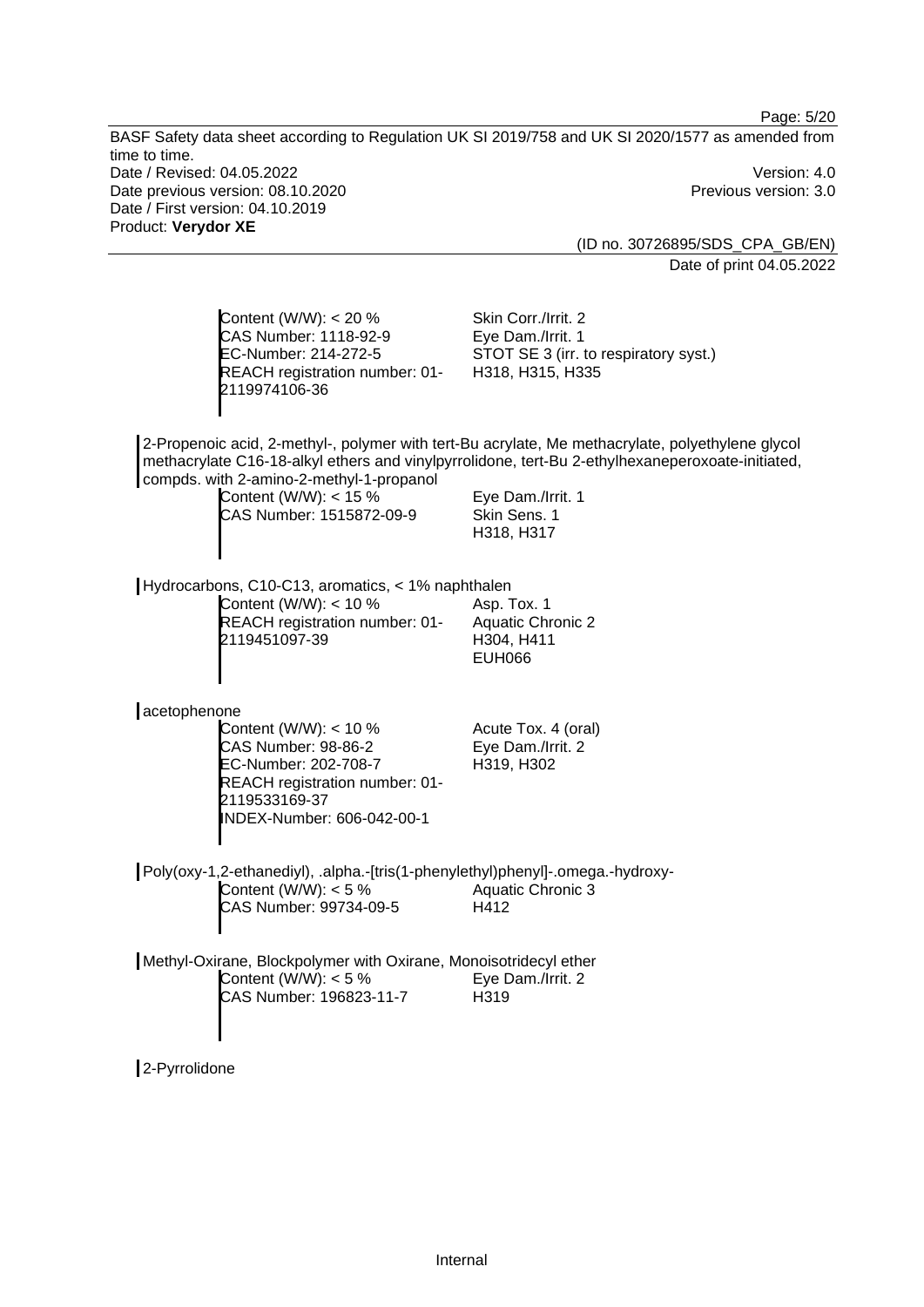BASF Safety data sheet according to Regulation UK SI 2019/758 and UK SI 2020/1577 as amended from time to time. Date / Revised: 04.05.2022 Version: 4.0 Date previous version: 08.10.2020 **Previous version: 3.0** Previous version: 3.0 Date / First version: 04.10.2019 Product: **Verydor XE** 

Page: 6/20

(ID no. 30726895/SDS\_CPA\_GB/EN) Date of print 04.05.2022

Content (W/W): < 0.3 % CAS Number: 616-45-5 EC-Number: 210-483-1 REACH registration number: 01- 2119475471-37

Eye Dam./Irrit. 2 Repr. 1B (unborn child) H319, H360D

Specific concentration limit: Repr. 1B, unborn child: 3 %

For the classifications not written out in full in this section, including the hazard classes and the hazard statements, the full text is listed in section 16.

# **SECTION 4: First-Aid Measures**

## **4.1. Description of first aid measures**

First aid personnel should pay attention to their own safety. If the patient is likely to become unconscious, place and transport in stable sideways position (recovery position). Immediately remove contaminated clothing.

Show container, label and/or safety data sheet to physician.

Remove contaminated clothing.

If inhaled:

Keep patient calm, remove to fresh air, seek medical attention.

Keep patient calm, remove to fresh air.

On skin contact: Wash thoroughly with soap and water

On contact with eyes:

Wash affected eyes for at least 15 minutes under running water with eyelids held open, consult an eye specialist.

Wash affected eyes for at least 15 minutes under running water with eyelids held open.

On ingestion: Immediately rinse mouth and then drink 200-300 ml of water, seek medical attention.

#### **Rinse mouth and then drink 200-300 ml of water.**

## **4.2. Most important symptoms and effects, both acute and delayed**

Symptoms: Information, i.e. additional information on symptoms and effects may be included in the GHS labeling phrases available in Section 2 and in the Toxicological assessments available in Section 11., (Further) symptoms and / or effects are not known so far

**4.3. Indication of any immediate medical attention and special treatment needed**  Treatment: Treat according to symptoms (decontamination, vital functions), no known specific antidote.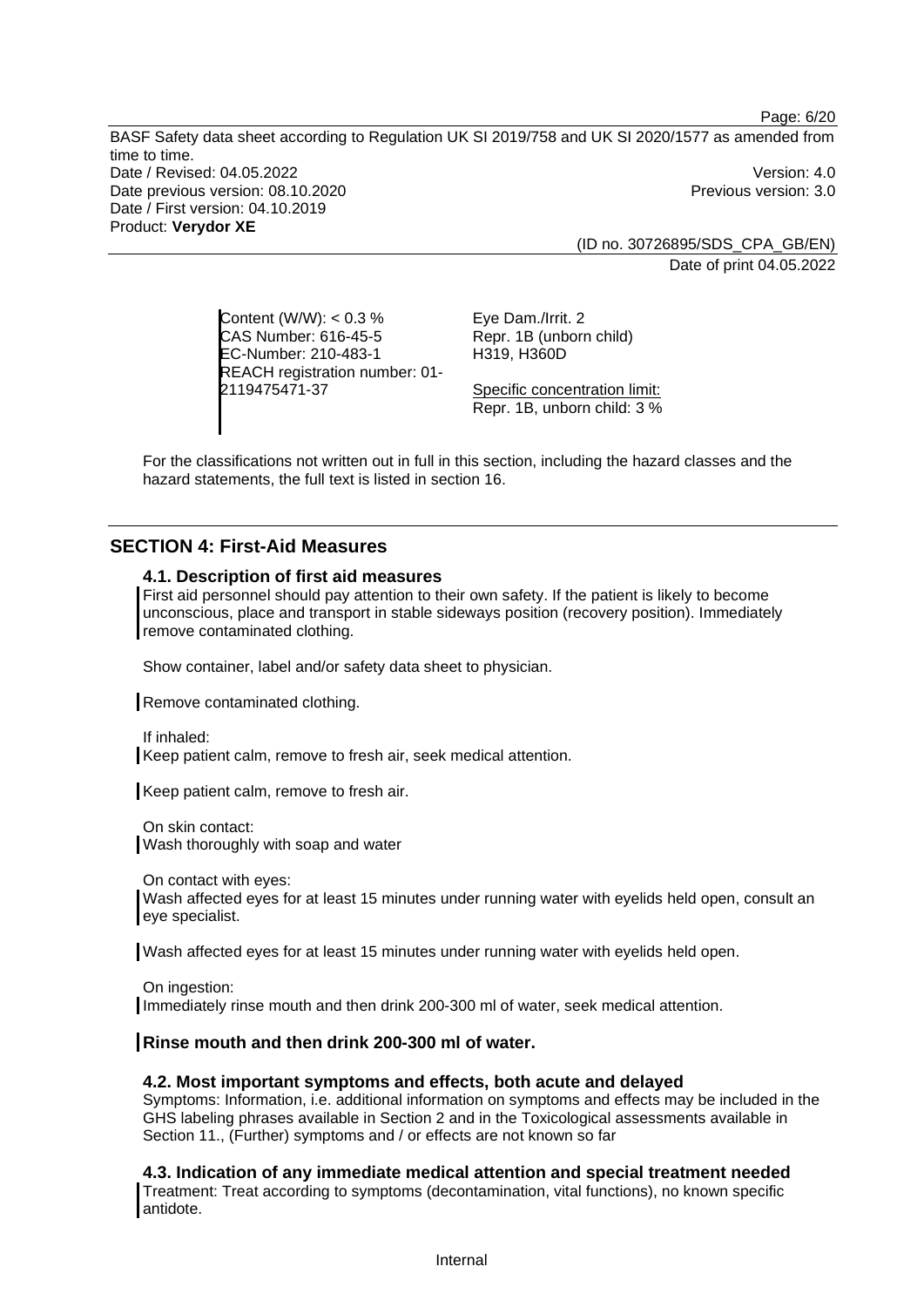Page: 7/20

BASF Safety data sheet according to Regulation UK SI 2019/758 and UK SI 2020/1577 as amended from time to time. Date / Revised: 04.05.2022 Version: 4.0 Date previous version: 08.10.2020 **Previous version: 3.0** Previous version: 3.0 Date / First version: 04.10.2019 Product: **Verydor XE** 

(ID no. 30726895/SDS\_CPA\_GB/EN) Date of print 04.05.2022

Treatment: Symptomatic treatment (decontamination, vital functions).

# **SECTION 5: Fire-Fighting Measures**

#### **5.1. Extinguishing media**

Suitable extinguishing media: water spray, dry powder, foam, carbon dioxide

#### **5.2. Special hazards arising from the substance or mixture**

Endangering substances: carbon monoxide, hydrogen chloride, Carbon dioxide, hydrogen fluoride, nitrogen oxides, halogenated compounds

Advice: The substances/groups of substances mentioned can be released in case of fire.

## **5.3. Advice for fire-fighters**

Special protective equipment:

Wear self-contained breathing apparatus and chemical-protective clothing.

Further information:

Keep containers cool by spraying with water if exposed to fire. In case of fire and/or explosion do not breathe fumes. Collect contaminated extinguishing water separately, do not allow to reach sewage or effluent systems. Dispose of fire debris and contaminated extinguishing water in accordance with official regulations.

# **SECTION 6: Accidental Release Measures**

#### **6.1. Personal precautions, protective equipment and emergency procedures**

Do not breathe vapour/spray. Use personal protective clothing. Avoid contact with the skin, eyes and clothing.

# **6.2. Environmental precautions**

Do not discharge into the subsoil/soil. Do not discharge into drains/surface waters/groundwater.

Do not allow contamination of public drains or surface or ground waters. Inform local water plc if spillage enters drains and the Environment Agency (England & Wales), the Scottish Environmental Protection Agency (Scotland), or the Environment and Heritage Service (Northern Ireland) if it enters surface or ground waters. Keep people and animals away.

#### **6.3. Methods and material for containment and cleaning up**

For small amounts: Pick up with suitable absorbent material (e.g. sand, sawdust, general-purpose binder, kieselguhr).

For large amounts: Dike spillage. Pump off product.

Dispose of absorbed material in accordance with regulations. Collect waste in suitable containers, which can be labeled and sealed. Clean contaminated floors and objects thoroughly with water and detergents, observing environmental regulations. Wear suitable protective equipment.

# **6.4. Reference to other sections**

Information regarding exposure controls/personal protection and disposal considerations can be found in section 8 and 13.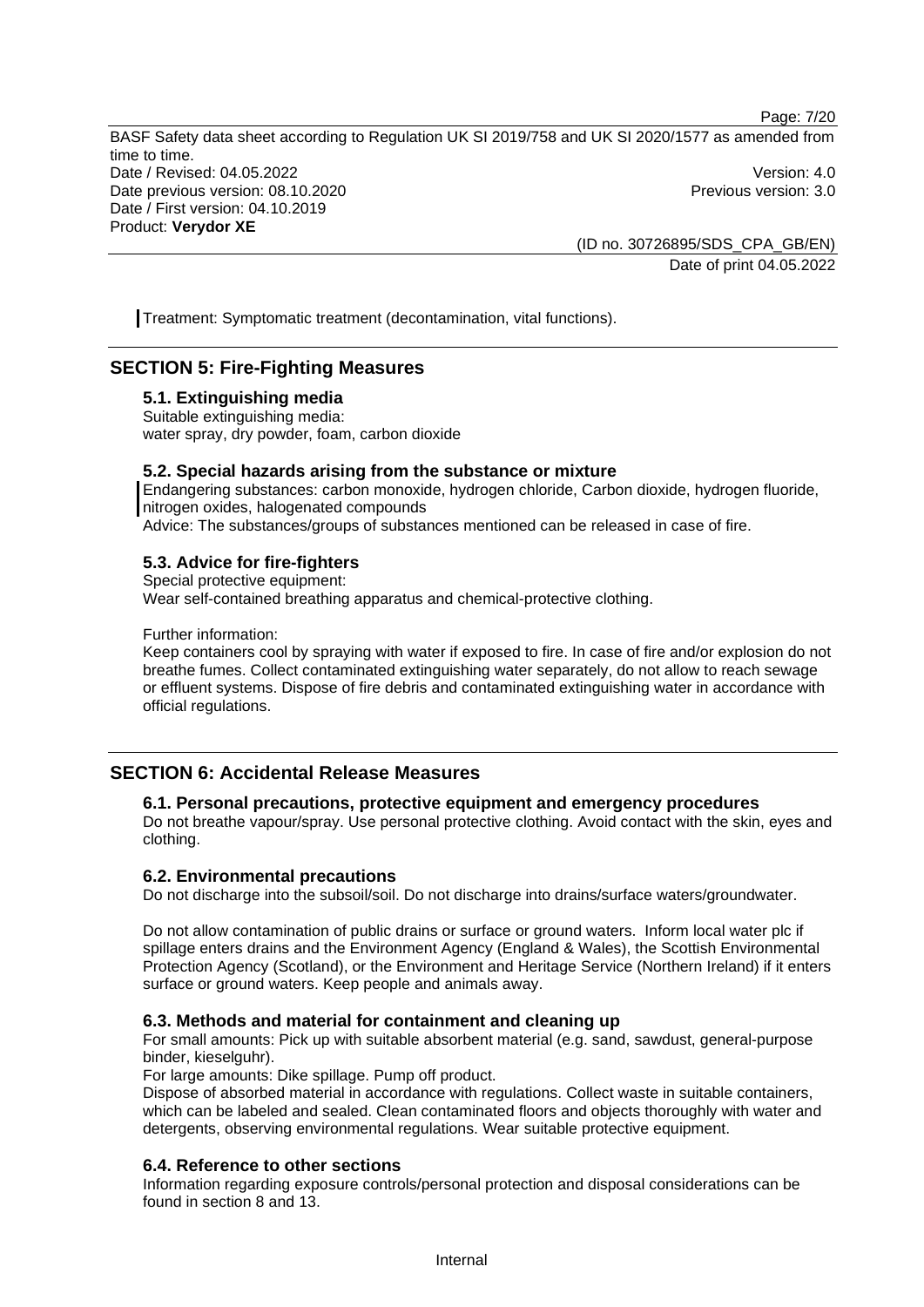Page: 8/20

BASF Safety data sheet according to Regulation UK SI 2019/758 and UK SI 2020/1577 as amended from time to time. Date / Revised: 04.05.2022 Version: 4.0 Date previous version: 08.10.2020 **Previous version: 3.0** Previous version: 3.0 Date / First version: 04.10.2019 Product: **Verydor XE** 

(ID no. 30726895/SDS\_CPA\_GB/EN) Date of print 04.05.2022

# **SECTION 7: Handling and Storage**

## **7.1. Precautions for safe handling**

No special measures necessary if stored and handled correctly. Ensure thorough ventilation of stores and work areas. When using do not eat, drink or smoke. Hands and/or face should be washed before breaks and at the end of the shift.

#### Protection against fire and explosion:

Vapours may form ignitable mixture with air. Prevent electrostatic charge - sources of ignition should be kept well clear - fire extinguishers should be kept handy.

## **7.2. Conditions for safe storage, including any incompatibilities**

Segregate from foods and animal feeds. Further information on storage conditions: Keep away from heat. Protect from direct sunlight.

Protect from temperatures below: -10 °C

Changes in the properties of the product may occur if substance/product is stored below indicated temperature for extended periods of time.

Protect from temperatures above: 40 °C

Changes in the properties of the product may occur if substance/product is stored above indicated temperature for extended periods of time.

#### **7.3. Specific end use(s)**

For the relevant identified use(s) listed in Section 1 the advice mentioned in this section 7 is to be observed.

# **SECTION 8: Exposure Controls/Personal Protection**

# **8.1. Control parameters**

Components with occupational exposure limits

Refer to the current edition of HSE Guidance Note EH40 Occupational Exposure Limits (United Kingdom). For normal use and handling refer to the product label/leaflet.

No substance specific occupational exposure limits known.

# **8.2. Exposure controls**

#### Personal protective equipment

#### Respiratory protection:

Suitable respiratory protection for lower concentrations or short-term effect: Combination filter for gases/vapours of organic, inorganic, acid inorganic, alkaline compounds and toxic particles (e. g. EN 14387 Type ABEK-P3)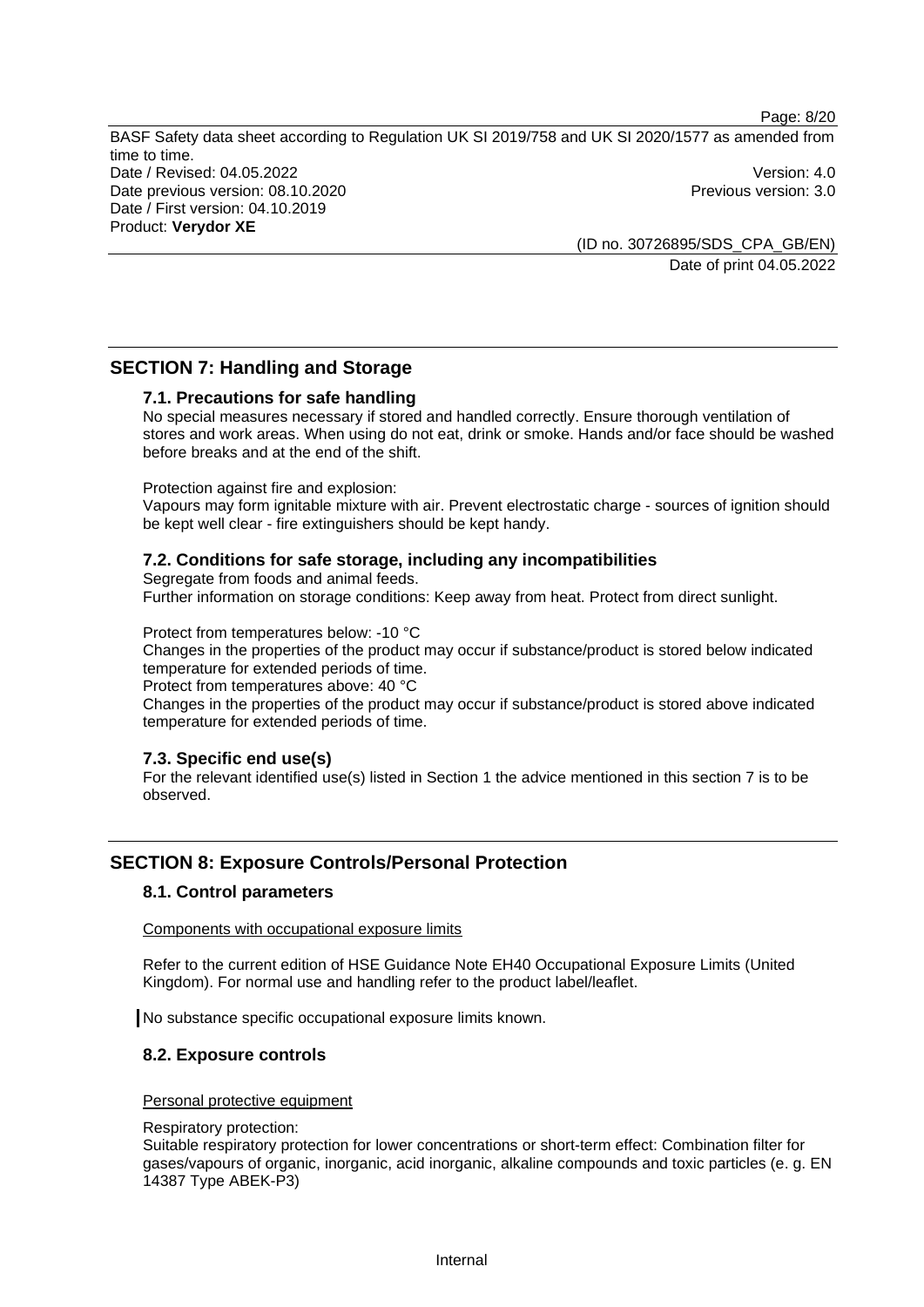Page: 9/20

BASF Safety data sheet according to Regulation UK SI 2019/758 and UK SI 2020/1577 as amended from time to time. Date / Revised: 04.05.2022 Version: 4.0 Date previous version: 08.10.2020 **Previous version: 3.0** Previous version: 3.0 Date / First version: 04.10.2019 Product: **Verydor XE** 

(ID no. 30726895/SDS\_CPA\_GB/EN) Date of print 04.05.2022

Hand protection:

Suitable chemical resistant safety gloves (EN ISO 374-1) also with prolonged, direct contact (Recommended: Protective index 6, corresponding > 480 minutes of permeation time according to EN ISO 374-1): E.g. nitrile rubber (0.4 mm), chloroprene rubber (0.5 mm), butyl rubber (0.7 mm) etc.

Eye protection: Safety glasses with side-shields (frame goggles) (e.g. EN 166)

Body protection:

Body protection must be chosen depending on activity and possible exposure, e.g. apron, protecting boots, chemical-protection suit (according to EN 14605 in case of splashes or EN ISO 13982 in case of dust).

#### General safety and hygiene measures

The statements on personal protective equipment in the instructions for use apply when handling crop-protection agents in final-consumer packing. Wearing of closed work clothing is recommended. Store work clothing separately. Keep away from food, drink and animal feeding stuffs.

# **SECTION 9: Physical and Chemical Properties**

#### **9.1. Information on basic physical and chemical properties**

| Form:                  | liquid                                                                                                          |
|------------------------|-----------------------------------------------------------------------------------------------------------------|
| Colour:                | dark yellow                                                                                                     |
| Odour:                 | mild, aromatic                                                                                                  |
| Odour threshold:       |                                                                                                                 |
|                        | Not determined since harmful by<br>inhalation.                                                                  |
| pH value:              | approx. $5 - 7$                                                                                                 |
|                        | (CIPAC standard water D, 1 %(m),<br>23 °C                                                                       |
| Melting point:         | $<$ -20 $^{\circ}$ C                                                                                            |
| Boiling point:         |                                                                                                                 |
|                        | The product has not been tested.                                                                                |
| Flash point:           | 112 °C                                                                                                          |
| Evaporation rate:      |                                                                                                                 |
|                        | not applicable                                                                                                  |
| Flammability:          | not applicable                                                                                                  |
| Lower explosion limit: |                                                                                                                 |
|                        | As a result of our experience with this<br>product and our knowledge of its<br>composition we do not expect any |
|                        | hazard as long as the product is used<br>appropriately and in accordance with<br>the intended use.              |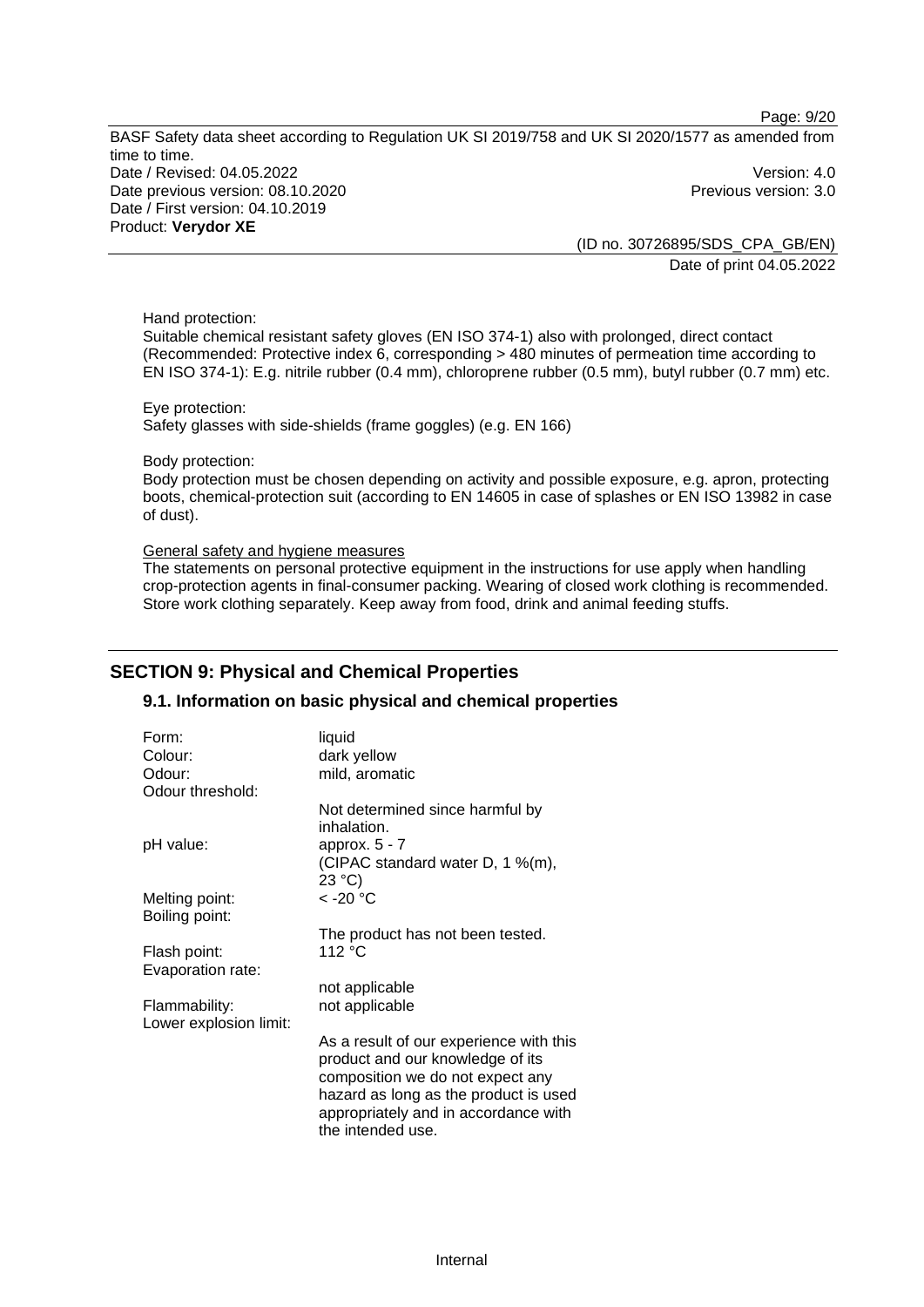Page: 10/20

BASF Safety data sheet according to Regulation UK SI 2019/758 and UK SI 2020/1577 as amended from time to time. Date / Revised: 04.05.2022 Version: 4.0 Date previous version: 08.10.2020 **Previous version: 3.0** Previous version: 3.0 Date / First version: 04.10.2019 Product: **Verydor XE** 

(ID no. 30726895/SDS\_CPA\_GB/EN) Date of print 04.05.2022

| Upper explosion limit:                              |                                                                        |  |
|-----------------------------------------------------|------------------------------------------------------------------------|--|
|                                                     | As a result of our experience with this                                |  |
|                                                     | product and our knowledge of its                                       |  |
|                                                     | composition we do not expect any                                       |  |
|                                                     | hazard as long as the product is used                                  |  |
|                                                     | appropriately and in accordance with                                   |  |
|                                                     | the intended use.                                                      |  |
| Ignition temperature:                               | 380 °C                                                                 |  |
| Vapour pressure:                                    | approx. 1 hPa                                                          |  |
|                                                     | (15 °C)                                                                |  |
|                                                     | Information applies to the solvent.                                    |  |
| Density:                                            | approx. 1.02 g/cm3                                                     |  |
|                                                     | (20 °C)                                                                |  |
| Relative vapour density (air):                      |                                                                        |  |
|                                                     | not applicable                                                         |  |
| Solubility in water:                                | emulsifiable                                                           |  |
| Partitioning coefficient n-octanol/water (log Kow): |                                                                        |  |
|                                                     | not applicable                                                         |  |
| Thermal decomposition:                              | 320 °C, 20 kJ/kg,                                                      |  |
|                                                     | (onset temperature)                                                    |  |
|                                                     | Not a substance liable to self-decomposition according to UN transport |  |
|                                                     | regulations, class 4.1.                                                |  |
| Viscosity, dynamic:                                 | approx. 76 mPa.s                                                       |  |
|                                                     | (20 °C)                                                                |  |
| Explosion hazard:                                   | not explosive                                                          |  |
| Fire promoting properties:                          | not fire-propagating                                                   |  |

# **9.2. Other information**

Other Information:

If necessary, information on other physical and chemical parameters is indicated in this section., The product has not been tested. The statement has been derived from substances/products of a similar structure or composition.

# **SECTION 10: Stability and Reactivity**

#### **10.1. Reactivity**

No hazardous reactions if stored and handled as prescribed/indicated.

## **10.2. Chemical stability**

The product is stable if stored and handled as prescribed/indicated.

## **10.3. Possibility of hazardous reactions**

No hazardous reactions if stored and handled as prescribed/indicated.

#### **10.4. Conditions to avoid**

See SDS section 7 - Handling and storage.

#### **10.5. Incompatible materials**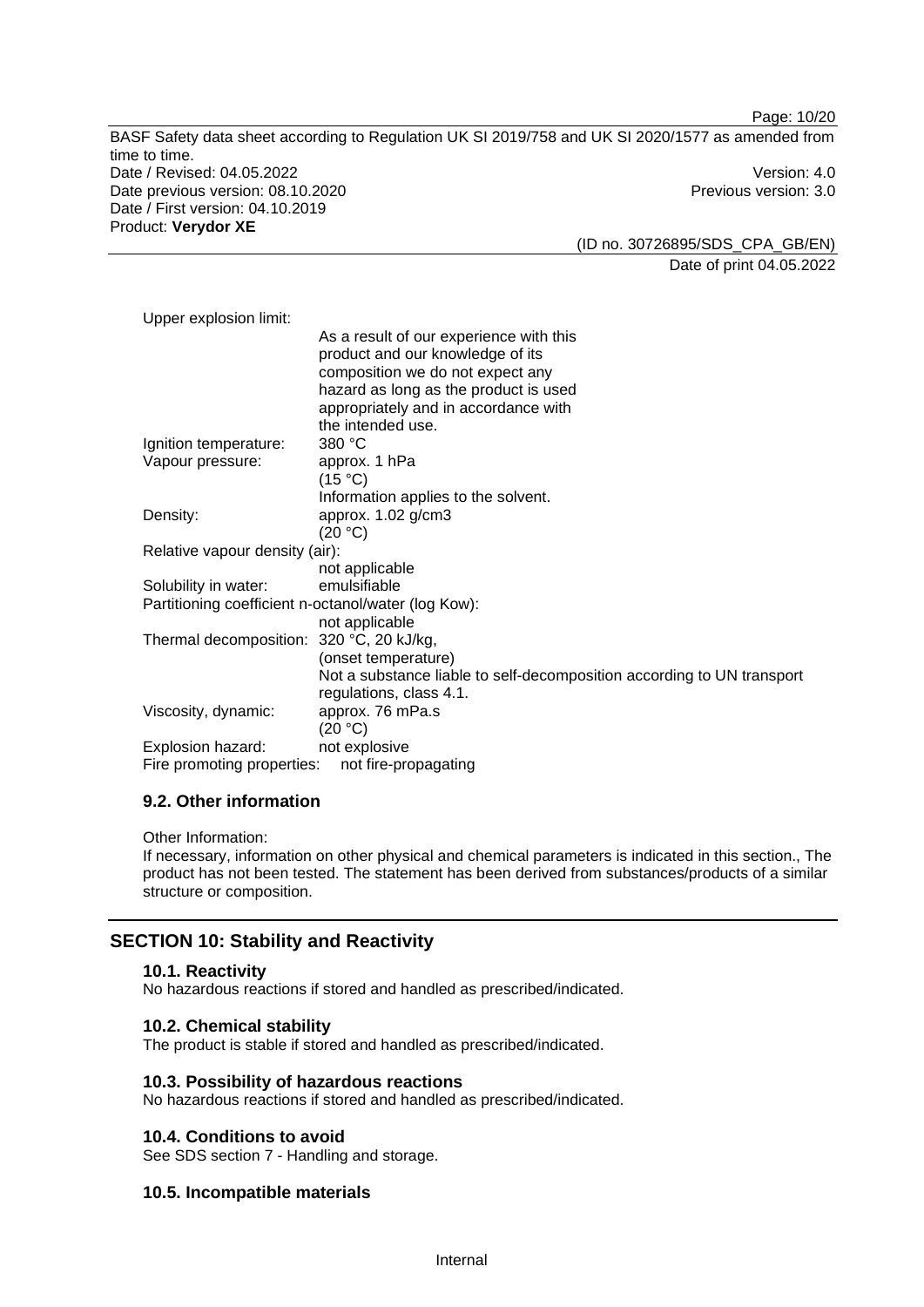Page: 11/20

BASF Safety data sheet according to Regulation UK SI 2019/758 and UK SI 2020/1577 as amended from time to time. Date / Revised: 04.05.2022 Version: 4.0 Date previous version: 08.10.2020 **Previous version: 3.0** Previous version: 3.0 Date / First version: 04.10.2019 Product: **Verydor XE** 

(ID no. 30726895/SDS\_CPA\_GB/EN) Date of print 04.05.2022

Substances to avoid: strong acids, strong bases, strong oxidizing agents

## **10.6. Hazardous decomposition products**

Hazardous decomposition products: No hazardous decomposition products if stored and handled as prescribed/indicated.

# **SECTION 11: Toxicological Information**

# **11.1. Information on toxicological effects**

Acute toxicity

Assessment of acute toxicity:

The product has not been tested. The statement has been derived from substances/products of a similar structure or composition. Of moderate toxicity after single ingestion. Of moderate toxicity after short-term inhalation. Virtually nontoxic after a single skin contact.

Experimental/calculated data: LD50 rat (oral): 300 - 2,000 mg/kg

LC50 rat (by inhalation): 1.9 - 5.1 mg/l An aerosol was tested.

LD50 rat (dermal): > 5,000 mg/kg

Irritation

Assessment of irritating effects: The product has not been tested. The statement has been derived from substances/products of a similar structure or composition. Skin contact causes irritation. Eye contact causes irritation.

Experimental/calculated data: Skin corrosion/irritation rabbit: Irritant.

Serious eye damage/irritation rabbit: Irritant.

Respiratory/Skin sensitization

Assessment of sensitization:

The product has not been tested. The statement has been derived from substances/products of a similar structure or composition. Sensitization after skin contact possible.

Experimental/calculated data: Mouse Local Lymph Node Assay (LLNA) mouse: sensitizing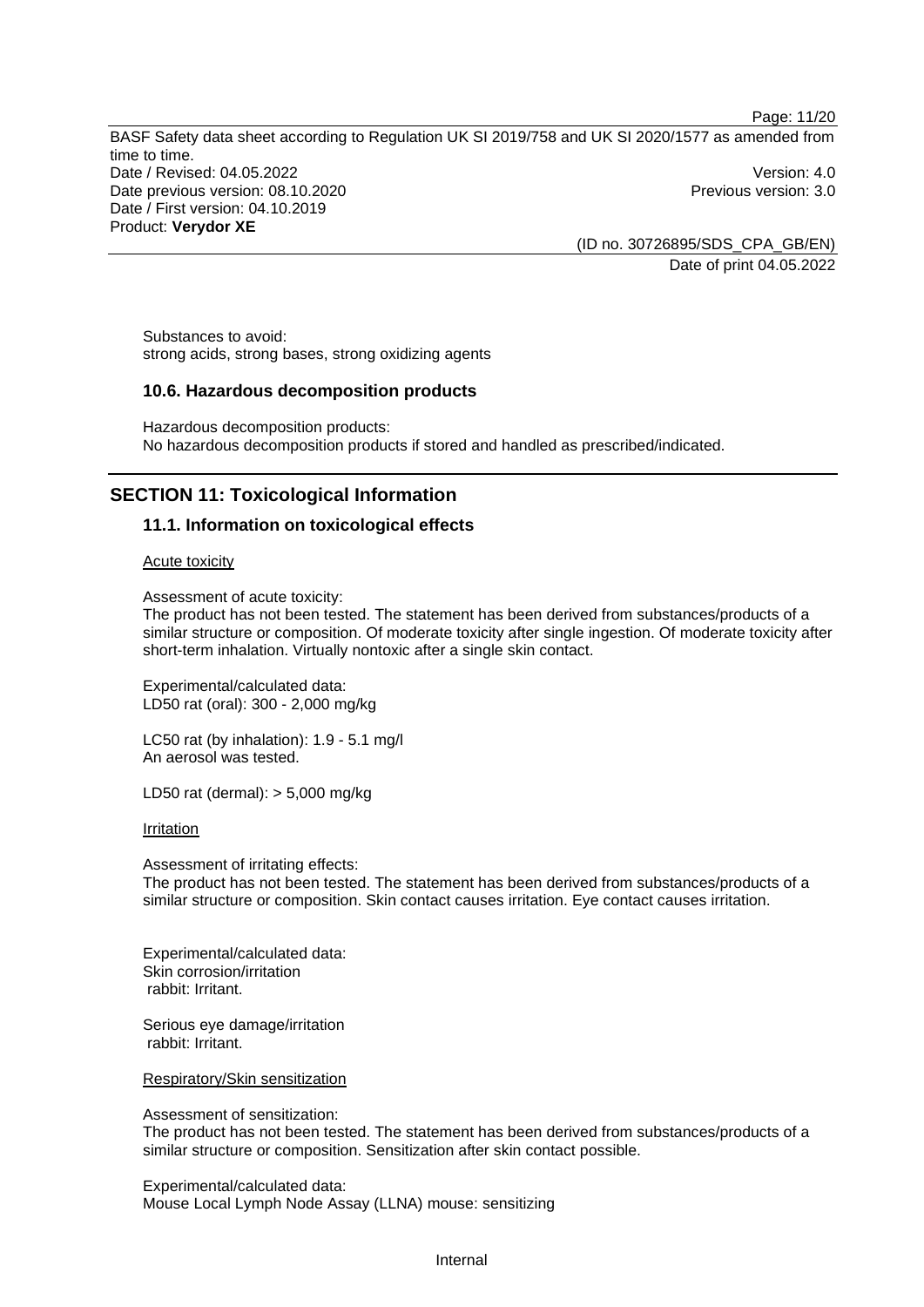Page: 12/20

BASF Safety data sheet according to Regulation UK SI 2019/758 and UK SI 2020/1577 as amended from time to time. Date / Revised: 04.05.2022 Version: 4.0 Date previous version: 08.10.2020 **Previous version: 3.0** Previous version: 3.0 Date / First version: 04.10.2019 Product: **Verydor XE** 

(ID no. 30726895/SDS\_CPA\_GB/EN) Date of print 04.05.2022

#### Germ cell mutagenicity

Assessment of mutagenicity:

The product has not been tested. The statement has been derived from the properties of the individual components. Mutagenicity tests revealed no genotoxic potential.

#### **Carcinogenicity**

Assessment of carcinogenicity: The product has not been tested. The statement has been derived from the properties of the individual components.

*Information on: 1H-Pyrazole-4-carboxamide, 3-(difluoromethyl)-1-methyl-N-(3',4',5'-trifluoro[1,1' biphenyl]-2-yl)-; Fluxapyroxad*

*Assessment of carcinogenicity:* 

*Indication of possible carcinogenic effect in animal tests. The effect is caused by an animal specific mechanism that has no human counter part.* 

----------------------------------

#### Reproductive toxicity

Assessment of reproduction toxicity: The product has not been tested. The statement has been derived from the properties of the individual components.

*Information on: 1H-Pyrazole-4-carboxamide, 3-(difluoromethyl)-1-methyl-N-(3',4',5'-trifluoro[1,1' biphenyl]-2-yl)-; Fluxapyroxad Assessment of reproduction toxicity: The results of animal studies gave no indication of a fertility impairing effect.*  -----------------------------------

Developmental toxicity

Assessment of teratogenicity: The product has not been tested. The statement has been derived from the properties of the individual components.

# *Information on: N,N-Dimethyldecan-1-amide*

*Assessment of teratogenicity:* 

*The substance did not cause malformations in animal studies; however, toxicity to development was observed at high doses that were toxic to the parental animals. The product has not been tested. The statement has been derived from substances/products of a similar structure or composition.* 

#### *Information on: N,N-Dimethyloctanamide*

*Assessment of teratogenicity:* 

*The substance did not cause malformations in animal studies; however, toxicity to development was observed at high doses that were toxic to the parental animals. The product has not been tested. The statement has been derived from substances/products of a similar structure or composition.*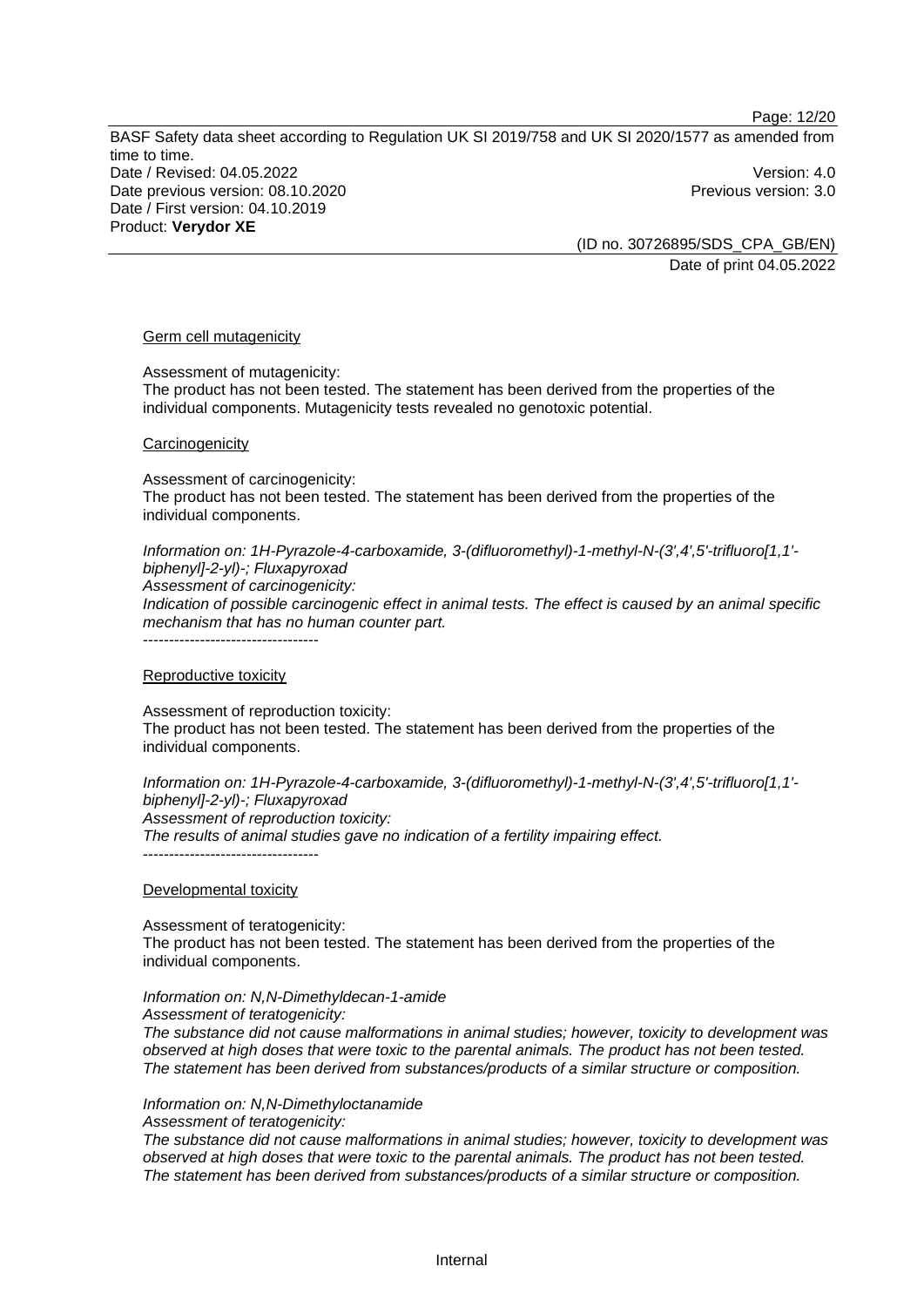Page: 13/20

BASF Safety data sheet according to Regulation UK SI 2019/758 and UK SI 2020/1577 as amended from time to time. Date / Revised: 04.05.2022 Version: 4.0 Date previous version: 08.10.2020 **Previous version: 3.0** Previous version: 3.0 Date / First version: 04.10.2019 Product: **Verydor XE** 

(ID no. 30726895/SDS\_CPA\_GB/EN) Date of print 04.05.2022

*Information on: 2-Pyrrolidone Assessment of teratogenicity: Causes developmental effects in animals at high, maternally toxic doses.*  ----------------------------------

Specific target organ toxicity (single exposure)

Assessment of STOT single: Causes temporary irritation of the respiratory tract.

Remarks: The product has not been tested. The statement has been derived from the properties of the individual components.

Repeated dose toxicity and Specific target organ toxicity (repeated exposure)

Assessment of repeated dose toxicity:

The product has not been tested. The statement has been derived from the properties of the individual components.

*Information on: 1H-1,2,4-Triazole-1-ethanol, α-[4-(4-chlorophenoxy)-2-(trifluoromethyl)phenyl]-αmethyl-*

*Assessment of repeated dose toxicity: Repeated oral exposure to large quantities may affect certain organs. Liver Based on available data, the classification criteria are not met.* 

*Information on: 1H-Pyrazole-4-carboxamide, 3-(difluoromethyl)-1-methyl-N-(3',4',5'-trifluoro[1,1' biphenyl]-2-yl)-; Fluxapyroxad Assessment of repeated dose toxicity: Adaptive effects were observed after repeated exposure in animal studies.* 

*Information on: N,N-Dimethyldecan-1-amide Assessment of repeated dose toxicity: The product has not been tested. The statement has been derived from substances/products of a similar structure or composition. After repeated exposure the prominent effect is local irritation.* 

*Information on: N,N-Dimethyloctanamide Assessment of repeated dose toxicity: The product has not been tested. The statement has been derived from substances/products of a similar structure or composition. After repeated exposure the prominent effect is local irritation.* 

*Information on: 2-Pyrrolidone Assessment of repeated dose toxicity: The substance may cause damage to the kidney after repeated ingestion of high doses, as shown in animal studies.*  ----------------------------------

Aspiration hazard

The product has not been tested. The statement has been derived from the properties of the individual components.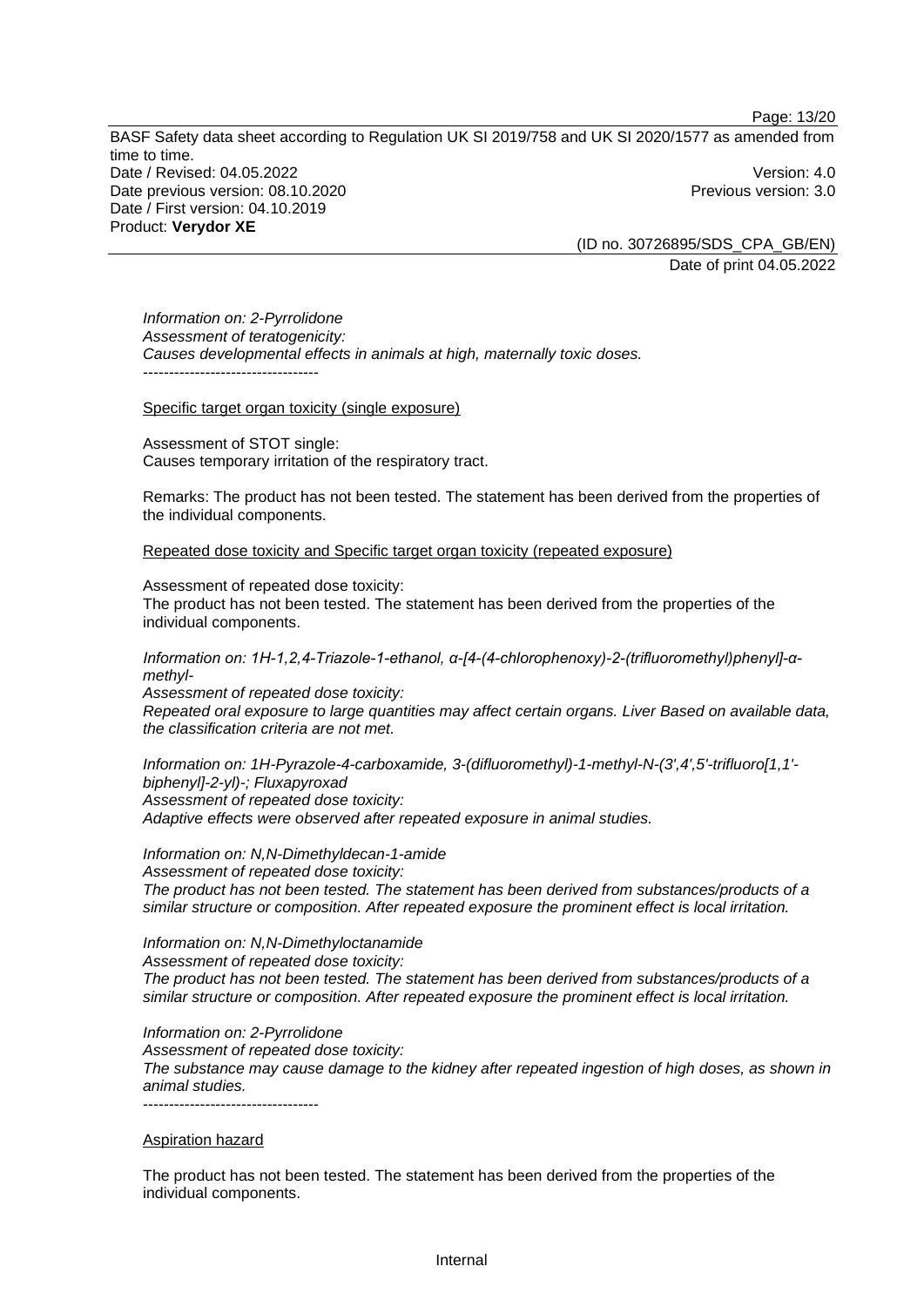Page: 14/20

BASF Safety data sheet according to Regulation UK SI 2019/758 and UK SI 2020/1577 as amended from time to time. Date / Revised: 04.05.2022 Version: 4.0 Date previous version: 08.10.2020 **Previous version: 3.0** Previous version: 3.0 Date / First version: 04.10.2019 Product: **Verydor XE** 

(ID no. 30726895/SDS\_CPA\_GB/EN) Date of print 04.05.2022

No aspiration hazard expected.

Other relevant toxicity information

Misuse can be harmful to health.

# **SECTION 12: Ecological Information**

#### **12.1. Toxicity**

Assessment of aquatic toxicity: Toxic to aquatic life with long lasting effects. The product has not been tested. The statement has been derived from substances/products of a similar structure or composition.

Toxicity to fish: LC50 (96 h) 1.14 mg/l, Oncorhynchus mykiss

Aquatic invertebrates: EC50 (48 h) 2.56 mg/l, Daphnia magna

Aquatic plants: EC50 (72 h) 29.319 mg/l (growth rate), Pseudokirchneriella subcapitata

EC10 (72 h) 1.816 mg/l (growth rate), Pseudokirchneriella subcapitata

*Information on: 1H-1,2,4-Triazole-1-ethanol, α-[4-(4-chlorophenoxy)-2-(trifluoromethyl)phenyl]-αmethyl-Chronic toxicity to fish: No observed effect concentration (36 d) 0.027 mg/l, Brachydanio rerio* 

*Information on: 1H-Pyrazole-4-carboxamide, 3-(difluoromethyl)-1-methyl-N-(3',4',5'-trifluoro[1,1' biphenyl]-2-yl)-; Fluxapyroxad Chronic toxicity to fish: No observed effect concentration (33 d) 0.0359 mg/l, Pimephales promelas (OECD Guideline 210, Flow through.)* 

----------------------------------

*Information on: 1H-1,2,4-Triazole-1-ethanol, α-[4-(4-chlorophenoxy)-2-(trifluoromethyl)phenyl]-αmethyl-Chronic toxicity to aquatic invertebrates: No observed effect concentration (21 d) 0.01 mg/l, Daphnia magna* 

*Information on: 1H-Pyrazole-4-carboxamide, 3-(difluoromethyl)-1-methyl-N-(3',4',5'-trifluoro[1,1' biphenyl]-2-yl)-; Fluxapyroxad Chronic toxicity to aquatic invertebrates: No observed effect concentration (21 d) 0.5 mg/l, Daphnia magna (OECD Guideline 211, semistatic)* 

-----------------------------------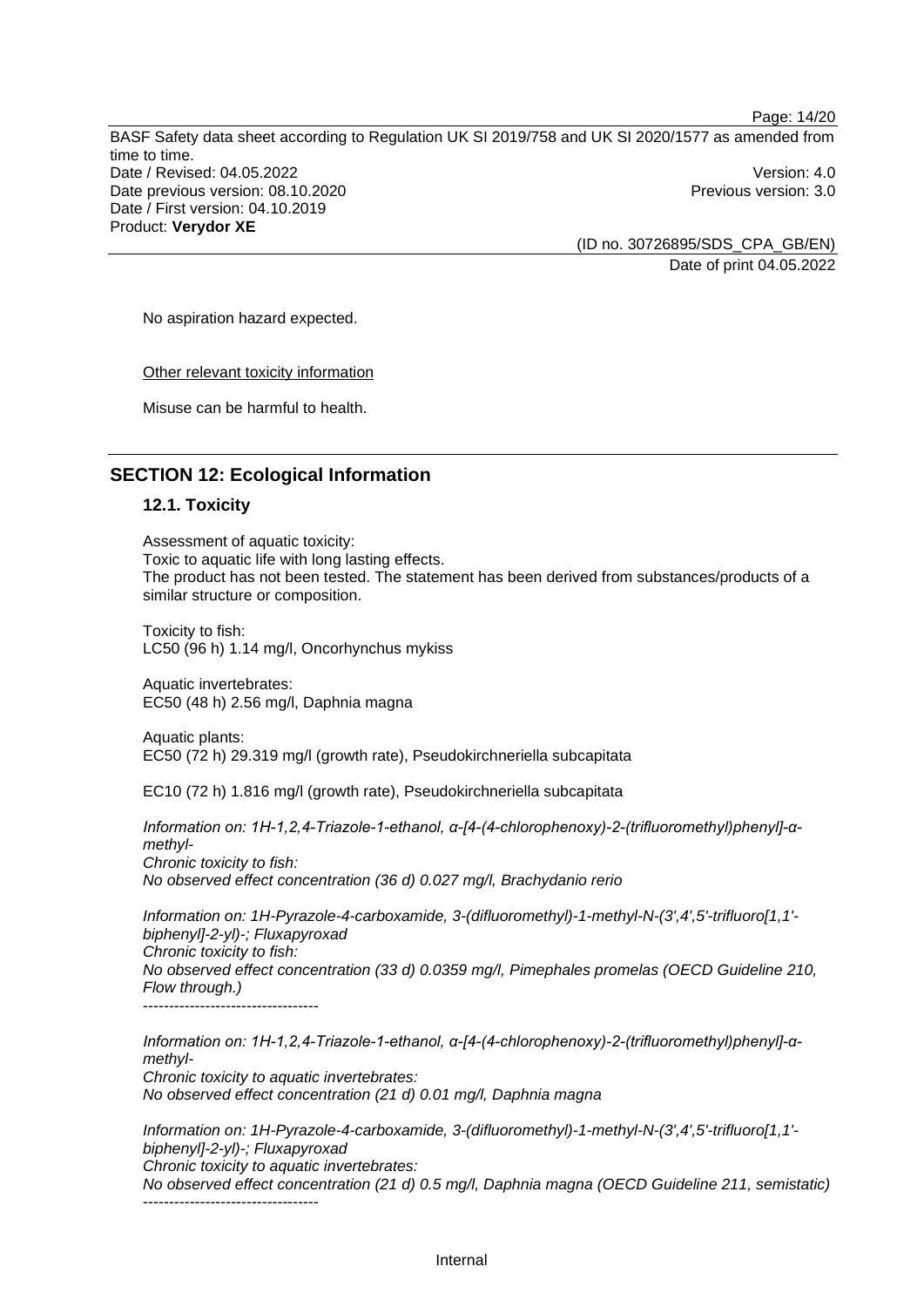Page: 15/20

BASF Safety data sheet according to Regulation UK SI 2019/758 and UK SI 2020/1577 as amended from time to time. Date / Revised: 04.05.2022 Version: 4.0 Date previous version: 08.10.2020 **Previous version: 3.0** Previous version: 3.0 Date / First version: 04.10.2019 Product: **Verydor XE** 

> (ID no. 30726895/SDS\_CPA\_GB/EN) Date of print 04.05.2022

# **12.2. Persistence and degradability**

Assessment biodegradation and elimination (H2O): The product has not been tested. The statement has been derived from the properties of the individual components.

*Information on: 1H-1,2,4-Triazole-1-ethanol, α-[4-(4-chlorophenoxy)-2-(trifluoromethyl)phenyl]-αmethyl-Assessment biodegradation and elimination (H2O): Not readily biodegradable (by OECD criteria).* 

*Information on: 1H-Pyrazole-4-carboxamide, 3-(difluoromethyl)-1-methyl-N-(3',4',5'-trifluoro[1,1' biphenyl]-2-yl)-; Fluxapyroxad Assessment biodegradation and elimination (H2O): Not readily biodegradable (by OECD criteria).* 

----------------------------------

## **12.3. Bioaccumulative potential**

Assessment bioaccumulation potential: The product has not been tested. The statement has been derived from the properties of the individual components.

*Information on: 1H-Pyrazole-4-carboxamide, 3-(difluoromethyl)-1-methyl-N-(3',4',5'-trifluoro[1,1' biphenyl]-2-yl)-; Fluxapyroxad Bioaccumulation potential:* 

*Bioconcentration factor (BCF): 36 - 37 (28 d), Lepomis macrochirus (OECD-Guideline 305) Does not accumulate in organisms.* 

*Information on: 1H-1,2,4-Triazole-1-ethanol, α-[4-(4-chlorophenoxy)-2-(trifluoromethyl)phenyl]-αmethyl-Bioaccumulation potential:* 

*Bioconcentration factor (BCF): 385 Does not accumulate in organisms.* 

# **12.4. Mobility in soil**

----------------------------------

Assessment transport between environmental compartments: Adsorption in soil: The product has not been tested. The statement has been derived from the properties of the individual components.

*Information on: 1H-Pyrazole-4-carboxamide, 3-(difluoromethyl)-1-methyl-N-(3',4',5'-trifluoro[1,1' biphenyl]-2-yl)-; Fluxapyroxad Assessment transport between environmental compartments:*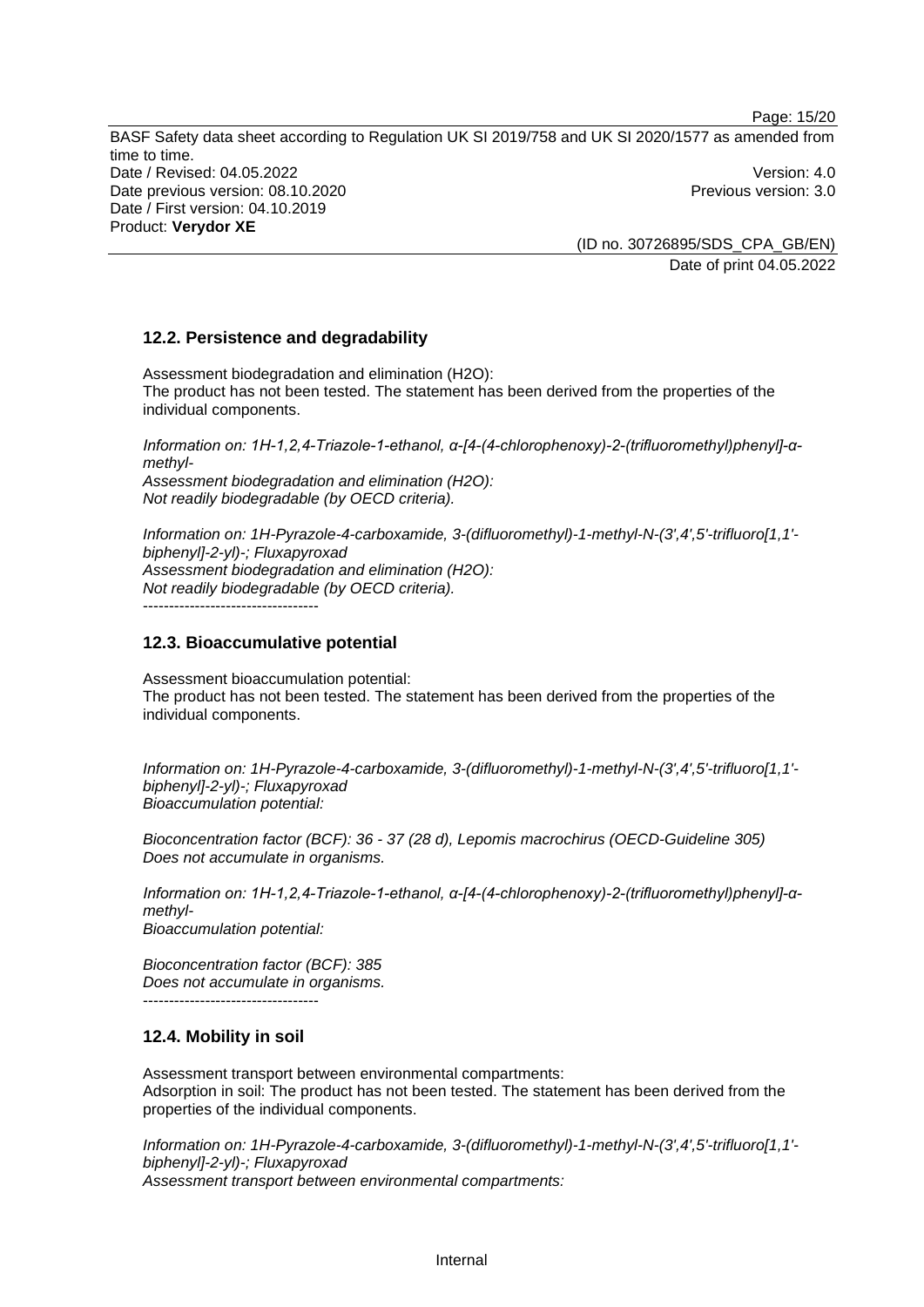Page: 16/20

BASF Safety data sheet according to Regulation UK SI 2019/758 and UK SI 2020/1577 as amended from time to time. Date / Revised: 04.05.2022 Version: 4.0 Date previous version: 08.10.2020 **Previous version: 3.0** Previous version: 3.0 Date / First version: 04.10.2019 Product: **Verydor XE** 

(ID no. 30726895/SDS\_CPA\_GB/EN) Date of print 04.05.2022

*Adsorption in soil: Following exposure to soil, adsorption to solid soil particles is probable, therefore contamination of groundwater is not expected.*

*Information on: 1H-1,2,4-Triazole-1-ethanol, α-[4-(4-chlorophenoxy)-2-(trifluoromethyl)phenyl]-αmethyl-Assessment transport between environmental compartments: Adsorption in soil: Following exposure to soil, adsorption to solid soil particles is probable, therefore contamination of groundwater is not expected.*

----------------------------------

# **12.5. Results of PBT and vPvB assessment**

The product does not contain a substance fulfilling the PBT (persistent/bioaccumulative/toxic) criteria or the vPvB (very persistent/very bioaccumulative) criteria.

# **12.6. Other adverse effects**

The product does not contain substances that are listed in Regulation (EC) 1005/2009 on substances that deplete the ozone layer.

# **12.7. Additional information**

Other ecotoxicological advice: Do not discharge product into the environment without control.

# **SECTION 13: Disposal Considerations**

# **13.1. Waste treatment methods**

Must be disposed of or incinerated in accordance with local regulations.

The UK Environmental Protection (Duty of Care) Regulations (EP) and amendments should be noted (United Kingdom).

This product and any uncleaned containers must be disposed of as hazardous waste in accordance with the 2005 Hazardous Waste Regulations and amendments (United Kingdom)

Contaminated packaging: Contaminated packaging should be emptied as far as possible and disposed of in the same manner as the substance/product.

# **SECTION 14: Transport Information**

#### **Land transport**

ADR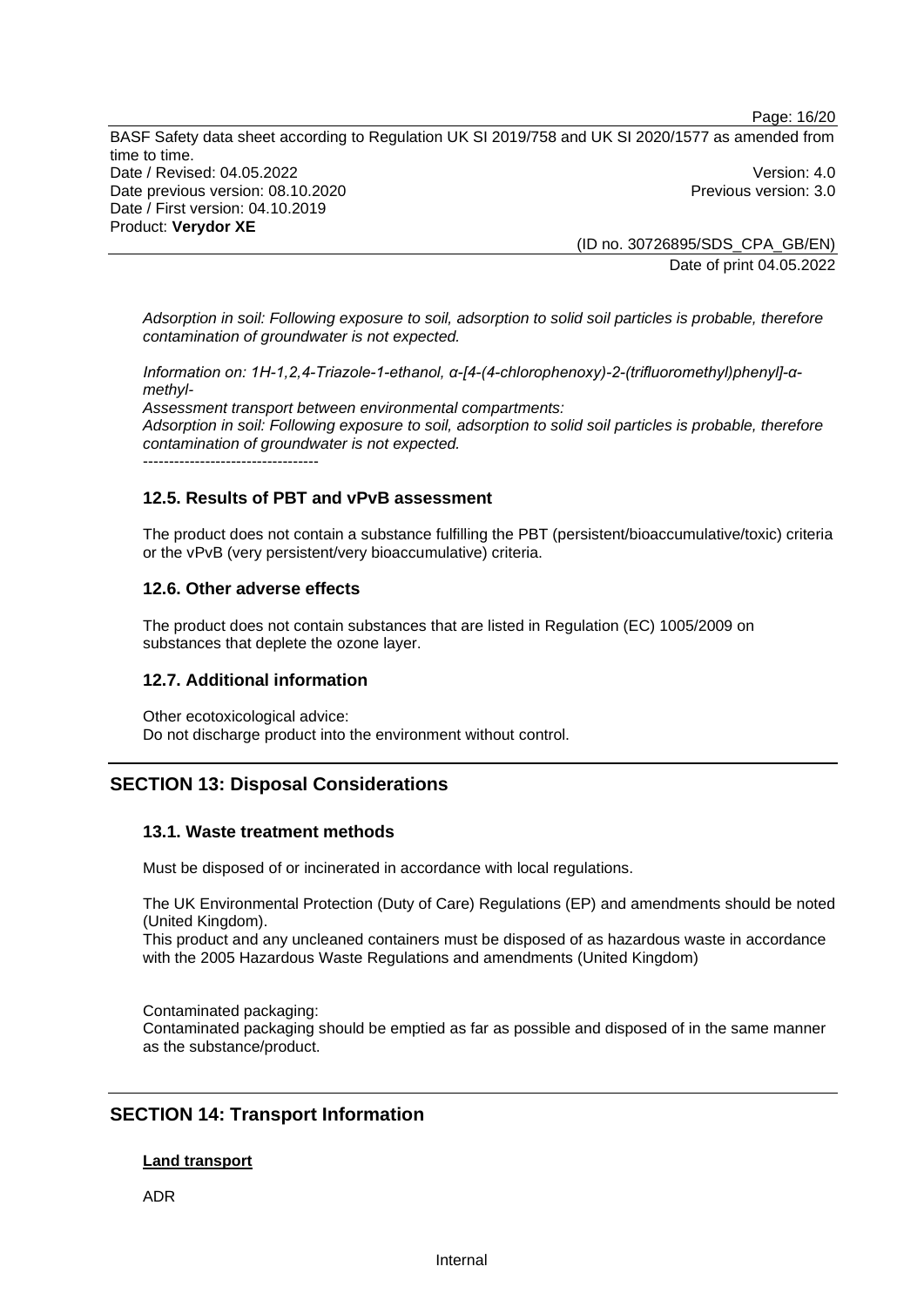Page: 17/20

BASF Safety data sheet according to Regulation UK SI 2019/758 and UK SI 2020/1577 as amended from time to time. Date / Revised: 04.05.2022 Version: 4.0 Date previous version: 08.10.2020 **Previous version: 3.0** Previous version: 3.0 Date / First version: 04.10.2019 Product: **Verydor XE** 

(ID no. 30726895/SDS\_CPA\_GB/EN) Date of print 04.05.2022

| UN number or ID number:<br>UN proper shipping name: | UN3082<br>ENVIRONMENTALLY HAZARDOUS SUBSTANCE, LIQUID,<br>N.O.S. (TRIAZOLE DERIVATIVE, FLUXAPYROXAD) |
|-----------------------------------------------------|------------------------------------------------------------------------------------------------------|
| Transport hazard class(es): 9, EHSM                 |                                                                                                      |
| Packing group:                                      | Ш                                                                                                    |
| Environmental hazards:                              | ves                                                                                                  |
| Special precautions for                             |                                                                                                      |
| user:                                               | None known                                                                                           |

#### RID

| UN number or ID number:             | <b>UN3082</b>                                |
|-------------------------------------|----------------------------------------------|
| UN proper shipping name:            | ENVIRONMENTALLY HAZARDOUS SUBSTANCE, LIQUID, |
|                                     | N.O.S. (TRIAZOLE DERIVATIVE, FLUXAPYROXAD)   |
| Transport hazard class(es): 9, EHSM |                                              |
| Packing group:                      | Ш                                            |
| <b>Environmental hazards:</b>       | ves                                          |
| Special precautions for             | None known                                   |
| user:                               |                                              |

# **Inland waterway transport**

ADN

UN number or ID number: UN3082<br>UN proper shipping name: ENVIRO ENVIRONMENTALLY HAZARDOUS SUBSTANCE, LIQUID, N.O.S. (TRIAZOLE DERIVATIVE, FLUXAPYROXAD) Transport hazard class(es): Packing group: III Environmental hazards: yes Special precautions for user: None known

Transport in inland waterway vessel Not evaluated

#### **Sea transport**

## IMDG

| UN number or ID number:<br>UN proper shipping name: | UN 3082<br>ENVIRONMENTALLY HAZARDOUS SUBSTANCE, LIQUID,<br>N.O.S. (TRIAZOLE DERIVATIVE, FLUXAPYROXAD) |
|-----------------------------------------------------|-------------------------------------------------------------------------------------------------------|
| Transport hazard class(es): 9, EHSM                 |                                                                                                       |
| Packing group:                                      |                                                                                                       |
| Environmental hazards:                              | ves<br>Marine pollutant: YES                                                                          |
| Special precautions for                             | EmS: F-A; S-F                                                                                         |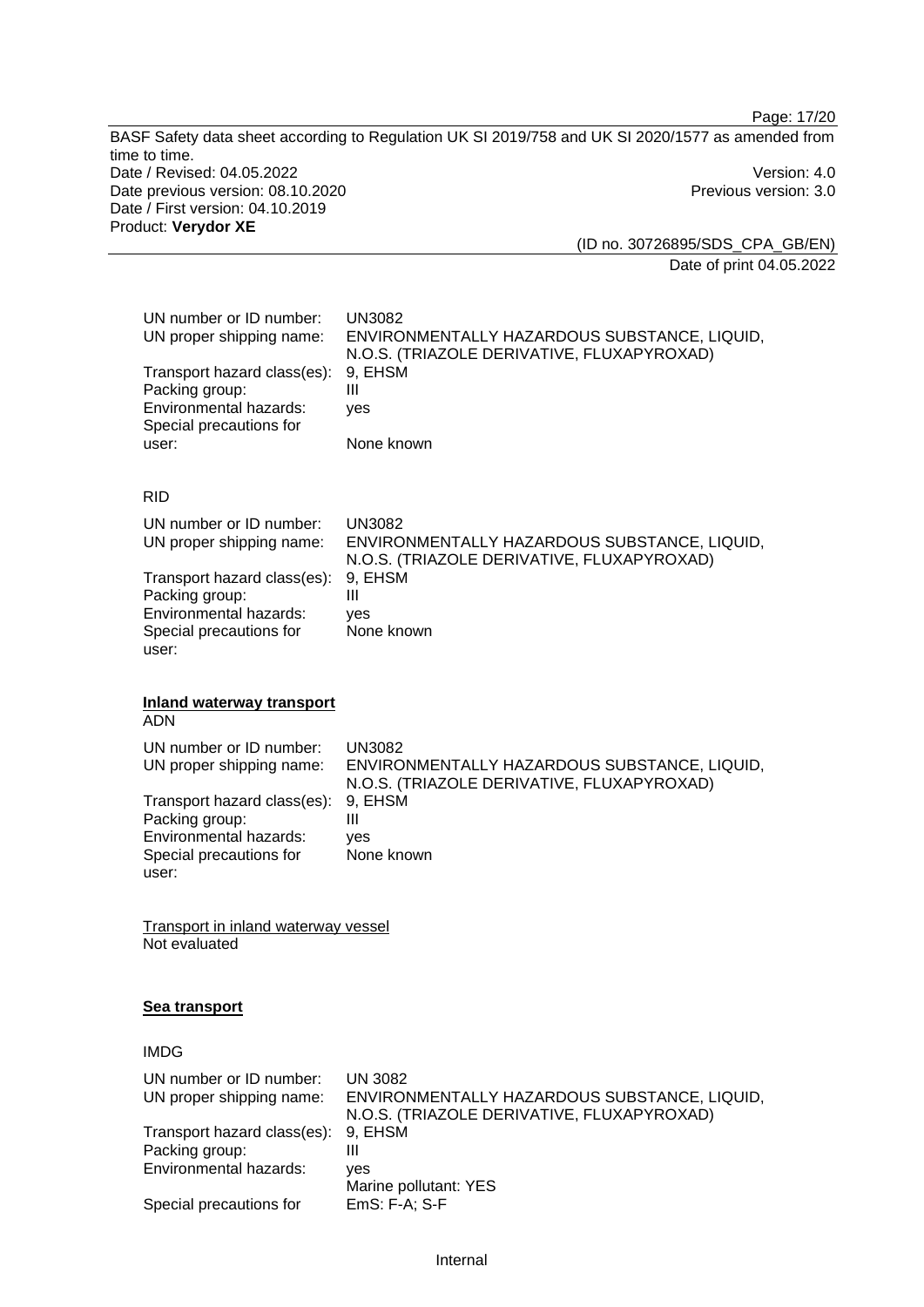Page: 18/20

BASF Safety data sheet according to Regulation UK SI 2019/758 and UK SI 2020/1577 as amended from time to time. Date / Revised: 04.05.2022 Version: 4.0 Date previous version: 08.10.2020 **Previous version: 3.0** Previous version: 3.0 Date / First version: 04.10.2019 Product: **Verydor XE** 

(ID no. 30726895/SDS\_CPA\_GB/EN) Date of print 04.05.2022

user:

#### **Air transport**

IATA/ICAO

| UN number or ID number:<br>UN proper shipping name: | UN 3082<br>ENVIRONMENTALLY HAZARDOUS SUBSTANCE, LIQUID,<br>N.O.S. (TRIAZOLE DERIVATIVE, FLUXAPYROXAD) |
|-----------------------------------------------------|-------------------------------------------------------------------------------------------------------|
| Transport hazard class(es): 9, EHSM                 |                                                                                                       |
| Packing group:                                      | Ш                                                                                                     |
| Environmental hazards:                              | ves                                                                                                   |
| Special precautions for                             | None known                                                                                            |
| user:                                               |                                                                                                       |

#### **14.1. UN number or ID number**

See corresponding entries for "UN number or ID number" for the respective regulations in the tables above.

#### **14.2. UN proper shipping name**

See corresponding entries for "UN proper shipping name" for the respective regulations in the tables above.

#### **14.3. Transport hazard class(es)**

See corresponding entries for "Transport hazard class(es)" for the respective regulations in the tables above.

#### **14.4. Packing group**

See corresponding entries for "Packing group" for the respective regulations in the tables above.

#### **14.5. Environmental hazards**

See corresponding entries for "Environmental hazards" for the respective regulations in the tables above.

#### **14.6. Special precautions for user**

See corresponding entries for "Special precautions for user" for the respective regulations in the tables above.

#### **14.7. Maritime transport in bulk according to IMO instruments**

Maritime transport in bulk is not intended.

#### **Further information**

Product may be shipped as non-hazardous in suitable packages containing a net quantity of 5 L or less under the provisions of various regulatory agencies: ADR, RID, ADN: Special Provision 375; IMDG: 2.10.2.7; IATA: A197; TDG: Special Provision 99(2); 49CFR: §171.4 (c) (2) and also the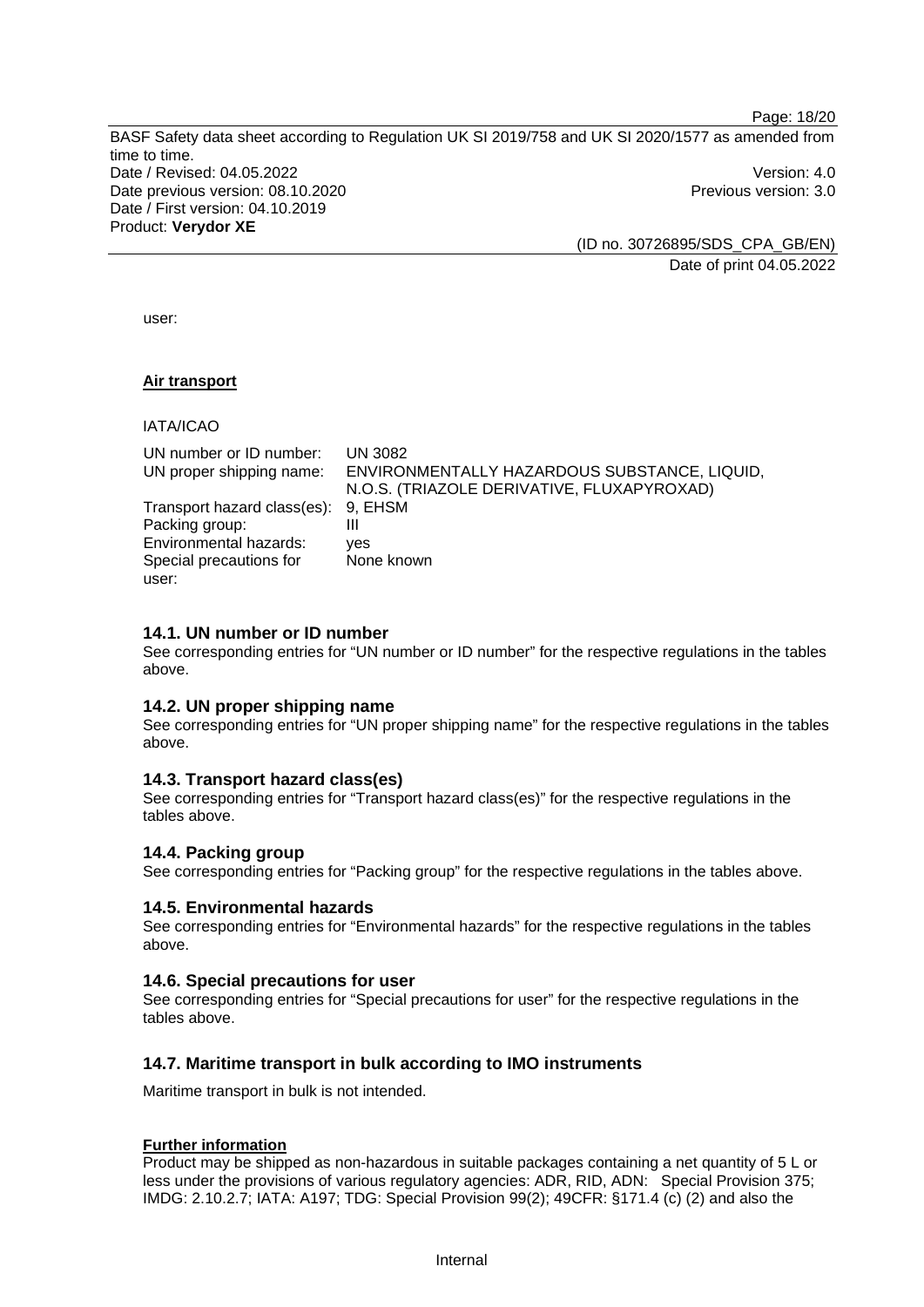Page: 19/20

BASF Safety data sheet according to Regulation UK SI 2019/758 and UK SI 2020/1577 as amended from time to time. Date / Revised: 04.05.2022 Version: 4.0 Date previous version: 08.10.2020 **Previous version: 3.0** Previous version: 3.0 Date / First version: 04.10.2019 Product: **Verydor XE** 

(ID no. 30726895/SDS\_CPA\_GB/EN) Date of print 04.05.2022

Special Provision 375 in Appendix B which is regulated in China "Regulations Concerning Road Transportation of Dangerous Goods Part 3: Index of dangerous goods name and transportation requirements" (JT/T 617.3)

This product is subject to the most recent edition of "The Carriage of Dangerous Goods and Use of Transportable Pressure Equipment Regulations" and their amendments (United Kingdom).

# **SECTION 15: Regulatory Information**

**15.1. Safety, health and environmental regulations/legislation specific for the substance or mixture**

Prohibitions, Restrictions and Authorizations

Annex XVII of Regulation (EC) No 1907/2006: Number on List: 75, 3

Restrictions of Regulation (EC) No 1907/2006, Annex XVII, do not apply for the intended use(s) of the product given in this SDS.

Directive 2012/18/EU - Control of Major Accident Hazards involving dangerous substances (EU): List entry in regulation: E2

EUH208: Contains a solution of a methacrylate-based polymer. May produce an allergic reaction.

This product is classified under the European CLP Regulation. (United Kingdom) The data should be considered when making any assessment under the Control of Substances Hazardous to Health Regulations (COSHH), and related guidance, for example, 'COSHH Essentials' (United Kingdom).

This product may be subject to the Control of Major Accident Hazards Regulations (COMAH), and amendments if specific threshold tonnages are exceeded (United Kingdom).

#### **15.2. Chemical Safety Assessment**

Advice on product handling can be found in sections 7 and 8 of this safety data sheet.

# **SECTION 16: Other Information**

For proper and safe use of this product, please refer to the approval conditions laid down on the product label.

Full text of the classifications, including the hazard classes and the hazard statements, if mentioned in section 2 or 3:

| $\overline{a}$ in outlined to $\overline{b}$ . |                                                  |
|------------------------------------------------|--------------------------------------------------|
| Acute Tox.                                     | Acute toxicity                                   |
| Skin Corr./Irrit.                              | Skin corrosion/irritation                        |
| Skin Sens.                                     | Skin sensitization                               |
| Eye Dam./Irrit.                                | Serious eye damage/eye irritation                |
| STOT SE                                        | Specific target organ toxicity - single exposure |
| Repr.                                          | Reproductive toxicity                            |
|                                                |                                                  |